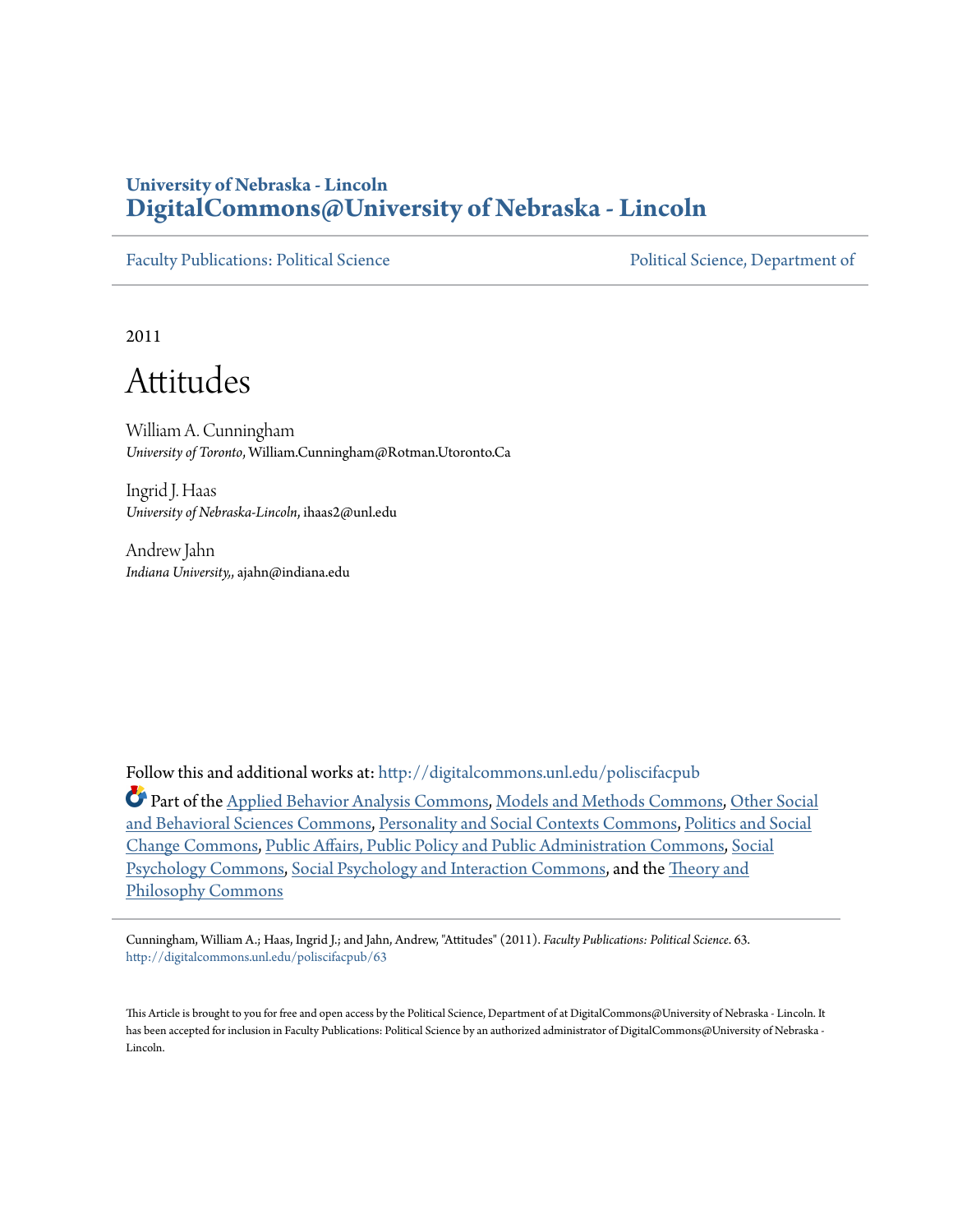Published (as Chapter 13) in J. Decety & J. T. Cacioppo, eds., *The Oxford Handbook of Social Neuroscience* (New York, NY: Oxford University Press, 2011), pp. 212-226.

Copyright © 2014 Oxford University Press. Used by permission.



# Attitudes

William A. Cunningham,<sup>1</sup> Ingrid Johnsen Haas,<sup>2</sup> and Andrew Jahn<sup>3</sup>

1. University of Toronto, email cunningham@psych.utoronto.ca 2. University of Nebraska-Lincoln, email ihaas2@unl.edu 3. Indiana University, email ajahn@indiana.edu

#### Abstract

This chapter reviews social neuroscience research that links social psychological attitudes and evaluative processes to their presumed neural bases. The chapter is organized into four parts. The first section discusses how attitude representations are transformed into evaluative states that can be used to guide thought and action. The next two sections address the related processes of attitude learning and change. The final section discusses applications of these concepts for the study of prejudice and political behavior.

Keywords: attitudes, evaluation, reinforcement, conditioning, amygdala, striatum, orbitofrontal cortex, prefrontal cortex, prejudice

The concepts of attitude and evaluation have been central to social psychology for nearly a century. This should not be surprising, as the ubiquitous act of assigning positive or negative valence is crucial for survival, be it in guiding immediate behavior toward or away from an object, or in anticipation of future rewards or punishments. Through accumulated experience, these evaluative judgments can be consolidated in memory to form a summary attitude, which can be recalled to guide future behavior. These summary attitudes, though imperfect at times, allow for the construction of quick evaluative judgments when similar stimuli or situations occur. For example, once we learn that someone is untrustworthy, we can avoid that person in future situations without needing to re-evaluate all of our previous interactions with the individual. Thus, attitudes enable us to predict the value of objects and the behavior of others, allowing us to adapt to the world through experience and make advantageous decisions.

In this chapter, we review social neuroscience research that links social psychological attitudes and evaluative processes to their presumed neural bases. The chapter is organized into four parts. In the first section, we discuss how attitude representations are transformed into evaluative states that can be used to guide thought and action. In the next two sections, we address the related processes of attitude formation and change. In the last section, we discuss applications of these concepts for the study of prejudice and political behavior.

# Attitude Expression

The processes of attitude expression involve the translation of attitudinal representations into an active evaluation that can be used to inform thoughts and behavior (see Cunningham & Zelazo, 2007). Whereas an attitude refers to a relatively stable set of representations (only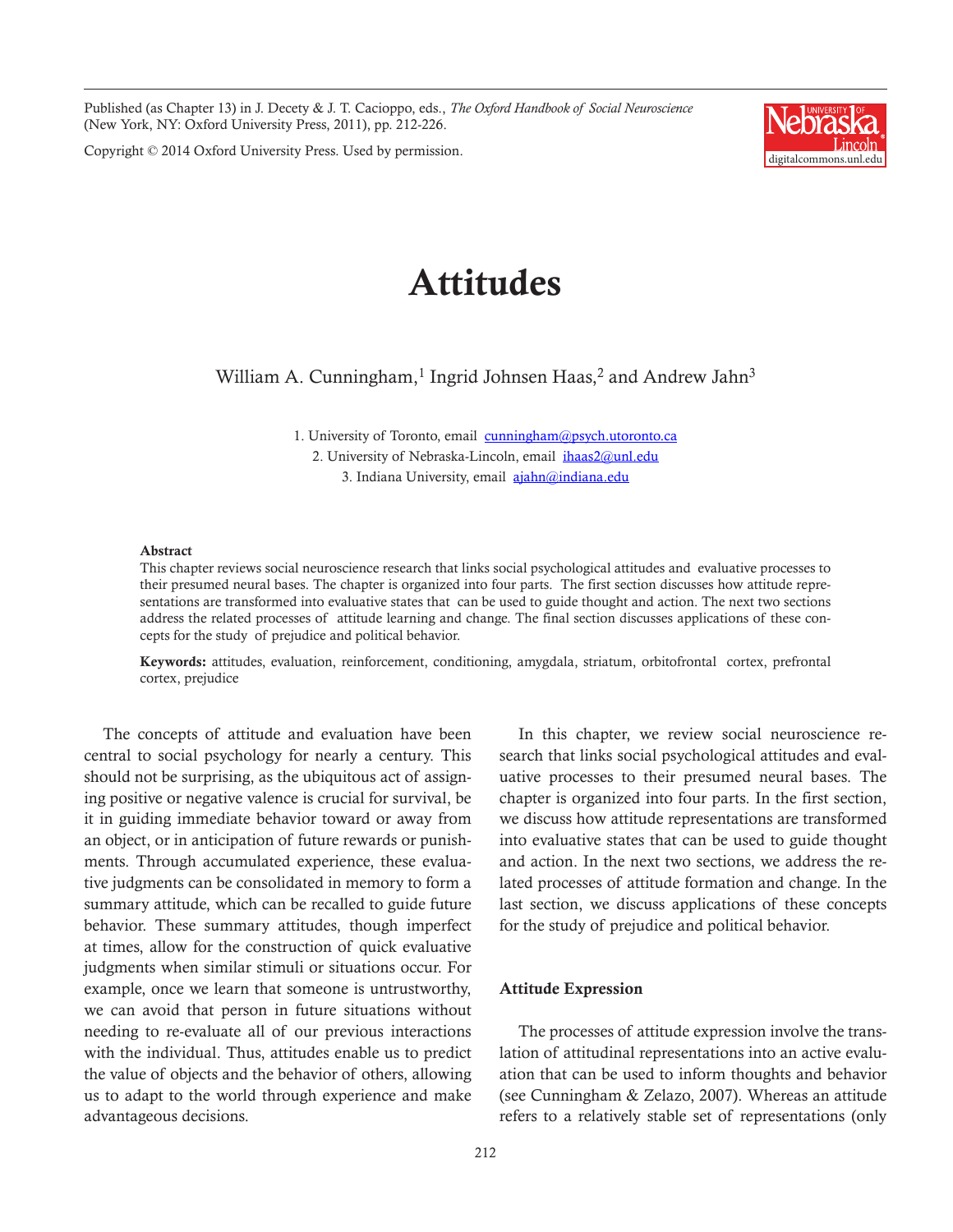some of which may be active at any time), an evaluation reflects the current processing state of the evaluative system (which is determined by the aspects of the attitude that are currently active). Evaluative processes help determine the motivational significance of a stimulus as well as its expected reward or punishment value. In order to do so, these processes draw upon pre- existing attitudes, as well as novel information about the stimulus, contextual information, and current goal states. Evaluative states arise out of dynamic interactions between these elements. Encountered or imagined stimuli (e.g., people, objects, or abstract concepts) elicit relatively automatic evaluations, but these initial "gut reactions" can be modulated by an increasing number of higherlevel cognitive and reflective processes (Cunningham & Zelazo, 2007). These higher-order reflective processes send information back to the lower-order processes, allowing for a re-evaluation of the affective response and, if necessary, a different affective interpretation of the same stimuli. This allows for the foregrounding of more relevant and congruent affective representations and the backgrounding of irrelevant or incongruent contextual information in order to achieve a more nuanced evaluation congruent with the current context and/or goals.

When considering the brain regions involved in generating these evaluative predictions, the amygdala has received the most attention. Ever since the classic work of Kluver and Bucy (1937; see also Weiskrantz, 1956) demonstrated that lesions to the temporal lobes led to a decrease in avoidance of potentially threatening stimuli, a common frame- work for understanding amygdala function has been fear detection and conditioning (see next section). Research using functional magnetic resonance imaging (fMRI) in humans has shown that the amygdala is involved in the detection of threat in many stimulus modalities, including the perception of visual facial expressions of fear (Adolphs et al., 1999; Calder, Keane, Manes, Antoun, & Young, 2000; Morris et al., 1998), cognitive representations of fear (Phelps et al., 2001), threat-related words (Isenberg et al., 1999), and aversive odors (Zald & Pardo, 1997). Given this body of research, Freese and Amaral (2009) have suggested that the amygdala detects danger and then automatically directs behavioral responses.

An examination of the anatomic connections with the amygdala suggests that this region is well suited for automatic vigilance and organized response functions (Davis & Whalen, 2001). Specifically, the amygdala has widespread connections to areas associated with perceptual processing and autonomic/ visceral activation (see Freese & Amaral, 2009, for a review). Thus, following amygdala activation, greater attention can be directed to the stimulus while the body prepares for immediate action. Furthermore, the amygdala has multiple connections to areas of prefrontal cortex (Aggleton, Burton, & Passingham, 1980), receiving from and relaying information to areas of orbitofrontal, insular, and lateral prefrontal cortices (Amaral & Price, 1984; Stefanacci & Amaral, 2000). These connections allow information processed in the amygdala to be used by regions involved in more deliberate forms of decision-making. Through reciprocal connections, amygdala activation can be modulated to take into consideration the entire state of the organism. Thus, following amygdala activation, multiple brain systems are dynamically reorganized (or given the opportunity to reorganize) to appropriately deal with the current environment.

One critical aspect of amygdala function concerns the speed at which it can evaluate the rapid stream of incoming information. Many models of amygdala function suggest that it operates relatively automatically and unconsciously, and current research has provided support for this idea. For example, conscious awareness of a valenced stimulus does not appear to be necessary to produce amygdala activation. In a conceptual replication of previous research on supraliminal face processing (Morris et al., 1996), Whalen and colleagues (1998) demonstrated that subliminal presentations of emotionally fearful faces led to amygdala activation. In addition, Morris, Öhman, and Dolan (1998) found that after participants were classically conditioned to associate particular angry faces with an aversive stimulus, the amygdala showed greater activity to these conditioned faces than to the control faces, using both subliminal and supraliminal presentations. Using depth electrodes, Kawasaki and colleagues (2001) found that the processing of valence (greater neural firing to valenced as opposed to neutral stimuli) occurred 200 milliseconds after stimulus presentation in single-cell recordings of the human amygdala. Taken together, these studies indicate that the human amygdala responds rapidly to valenced stimuli, even when they are presented outside conscious awareness.

However, the suggestion that the amygdala's role in evaluation is valence specific has been called into question. Specifically, several studies have since shown that the amygdala is sensitive not only to fearful or negative information, but also to positive information (Hamann,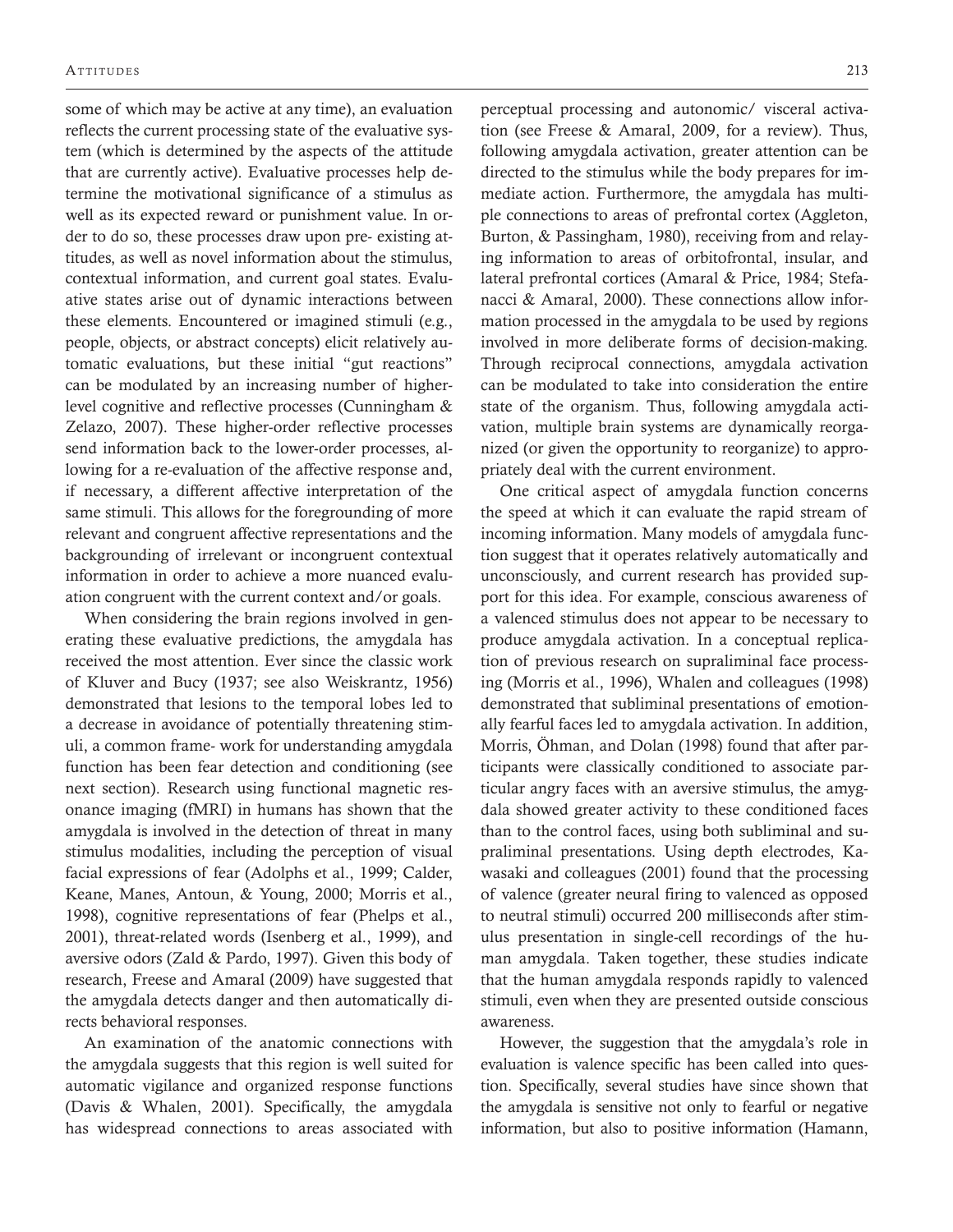Ely, Hoffman, & Kilts, 2002; Hamann & Mao, 2002; Garavan et al., 2001; Liberzon et al., 2003), leading to at least two competing theoretical positions. First, it is possible that the amygdala provides evaluative information about both positive and negative stimuli. According to this view, the amygdala is active whenever generating both positive or negative evaluations. Alternatively, amygdala activation may reflect some process associated with evaluative processing other than valence, such as stimulus intensity or arousal. Hamann and colleagues (2002) replicated the finding that the amygdala responds not only to positive and negative stimuli, but also to unusual or interesting stimuli, suggesting that it serves a more general function than just processing valence. Further, studies that have independently manipulated valence and intensity (Anderson et al., 2003; Small et al., 2003), or used statistical methods to separate the contributions of the two (Cunningham, Raye, & Johnson, 2004), have provided evidence that amygdala activity appears to be associated more with processing affective intensity than with processing any particular valence. Consistent with this idea, patients with bilateral amygdala damage have impaired recognition of emotional arousal, while recognition of valence remains intact (Adolphs, Russell, & Tranel, 1999; see Berntson, Bechara, Damasio, Tranel, & Cacioppo, 2007 for a more nuanced perspective).

One explanation for these findings has been to suggest that amygdala activation may reflect the processing of motivationally relevant stimuli, perhaps recruiting additional resources to facilitate appropriate interactions with the stimulus (e.g., Sander, Grafman, & Zalla, 2003). According to this view, a primary early function of attitudes is to inform us about what is important in any particular situation — then modulate the appropriate second-order perceptual, attentional, autonomic, or cogni- tive/conceptual processes that allow us to deal with the challenges or opportunities that are present. If this is the case, then amygdala activation should vary as a function of the goals of the organism.

To examine the motivational flexibility of and topdown influences on amygdala activation, Cunningham, Raye, and Johnson (2005) presented participants with positively and negatively valenced stimuli during fMRI scanning. After scanning, participants completed an individual differences measure of their prevention and promotion—focus orientation (i.e., participants indicated whether they were more motivated by negative or positive stimuli, respectively; Higgins, 1997). Consistent with this idea, among participants who were more

promotion focused, greater activation was observed in the amygdala, anterior cingulate gyrus, and extrastriate cortex for positive stimuli. For more prevention-focused participants, greater activation was observed in these same regions for negative stimuli.

In addition, a recent experimental study has provided evidence that situational motives shape amygdala processing in a dynamic fashion (Cunningham, Van Bavel, & Johnsen, 2008). In this study, participants were presented with famous names and asked to focus on either the positive or negative aspects of the person (e.g., ignoring everything bad, how good is this person?). Activity in bilateral amygdala and insula was found to vary as a function of evaluative fit. That is, when focusing on negativity, greater amygdala and insula activity was associated with participants' negativity ratings of the names, but not positivity ratings (recorded after scanning). The opposite pattern was found for the positive-focus condition, such that greater activity was observed in these same regions to ratings of positivity than negativity. Taken together, these studies suggest that chronic and situational motivational concerns can modulate the processing of valenced information to generate situationally appropriate evaluations. These studies demonstrate the power of top-down processes to modulate lower-order processes and provide a new understanding of amygdala function.

# *Beyond the Amygdala*

Although most attention has been directed toward the amygdala, evaluative processes are associated with a much larger circuit involving additional cortical and subcortical regions. Among the more critical subcortical regions associated with evaluation is the ventral striatum, and more specifically the nucleus accumbens (NAcc). Linking NAcc activity to evaluation more closely, studies of economic decision making have shown that NAcc activity is not only correlated with, but is even sometimes a better predictor of, a participant's choice to buy a particular product than is self-report (Knutson et al, 2007). 1 Critically, whereas the amygdala activation appears to be associated with the evaluation of both positive and negative stimuli, the NAcc is primarily involved in the anticipation of positive outcomes and/or receipt of incentives or rewards (Breiter, Aharon, & Kahneman, 2001; Cardinal et al., 2002; Knutson et al., 2001). That is, while the amygdala may not be valence specific, the NAcc may allow for dissociated representations of positive and negative evaluation (see Cacioppo & Berntson,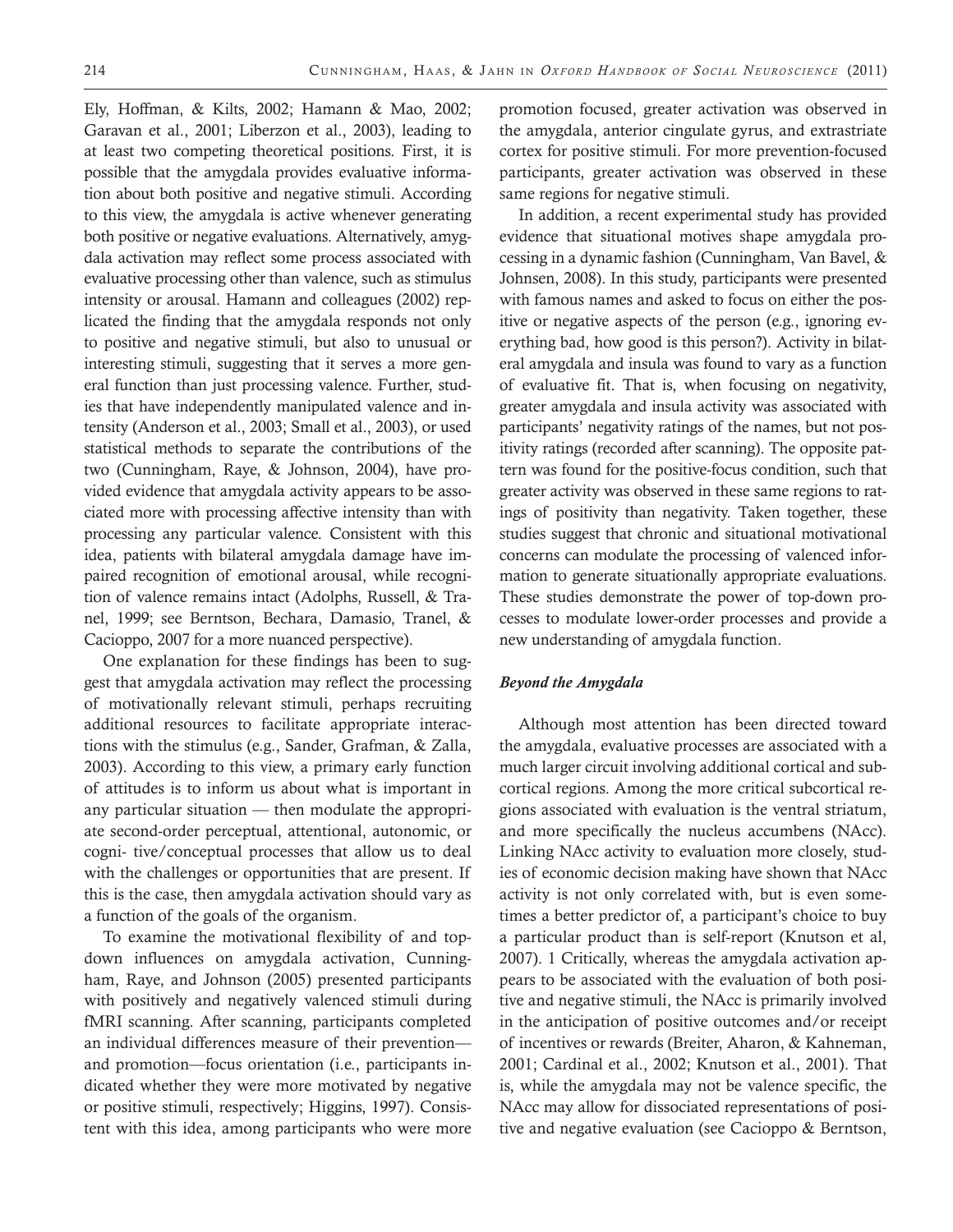1994 for a detailed review of evidence of dissociated processing of positive and negative valence).

Whereas activity in the amygdala has been shown to play a role in directing attention towards motivationally significant stimuli and automatically preparing for behavior, little evidence has been found to suggest that this activation leads to the experience of subjective preference. That is, although activation in the amygdala is correlated with objective attitude ratings (Cunningham et al., 2003, 2004), the actual subjective pleasantness associated with receiving (or displeasure associated with not receiving) an expected outcome is correlated with activation in orbitofrontal cortex (OFC; Kringelbach, 2005). Orbitofrontal cortex activity is evident for primary rewards such as food or drink (Kringelbach, O'Doherty, Rolls, & Andrews, 2003; Rolls, 2000), as well as symbolic rewards, such as money (Tom, Fox, Trepel, & Poldrack, 2007; Elliott, Newman, Longe, & William Deakin, 2003; Knutson et al., 2003). Orbitofrontal cortex activity has also been linked to the evaluation of the relative appropriateness of one's responses, activating both to receiving rewards and avoiding punishments (Cunningham, Mowrer, & Kesek, 2009; Kim, Shimojo, & O'Doherty, 2006). Specifically, activity in the medial OFC is typically related to evaluations of positive or rewarding information, whereas activity in the lateral OFC is related to evaluations of negative or punishing information (see Kringelbach & Rolls, 2004 for a review). Thus, while the amygdala and nucleus accumbens may provide information regarding expected outcomes following the perception of a stimulus, the OFC represents the current subjective evaluation.

Because the OFC receives input from multiple sensory modalities, it may play an important role in providing a common metric for representing and comparing disparate aspects of evaluative information (Montague & Berns, 2002; Murray, O'Doherty, & Schoenbaum, 2007; Rolls, 2000; Padoa-Schioppa & Assad, 2006; Wallis & Miller, 2003). Thus, the evaluative connotation of a friendship, a new car, or the ideals of egalitarianism can be reduced to a common evaluative dimension and directly compared across stimulus type. In this sense, whereas relatively more limbic regions may encode and retrieve objective S-R associations, the conversion from attitude to subjective evaluation (which can vary as a function of different contextual factors) may require the OFC. Specifically, activity in medial OFC is typically related to evaluations of positive or rewarding information, whereas activity in lateral OFC is

related to evaluations of negative or punishing information (Anderson et al., 2003; Kringelbach & Rolls, 2004; O'Doherty et al., 2003; but see Northoffet al., 2000).

To the extent that the amygdala and nucleus accumbens provide information regarding expected outcomes following the perception of a stimulus, and the OFC represents the current state of the organism, the dense reciprocal connections between amygdala and OFC allow for a comparison of expected rewards and punishments with current experience. Support for this idea comes from research demonstrating large OFC activations following violations of expectancies (Nobre et al., 1999) and the inability of patients with OFC damage to update representations when predictions and outcomes are incongruent (Rolls et al., 2004; Fellows & Farah, 2003). Thus, whereas subcortical systems provide a low–resolution estimate of likely outcomes, regions of the OFC may be involved in integrating amygdala output with current experience, allowing the current context to play a role in shaping the evaluation (e.g., Blair, 2004; Beer, Heery, Keltner, Scabini, & Knight, 2003; Rolls, 2000; Rolls, Hornak, Wade, & McGrath, 1994).

#### *Constructing More Elaborated Evaluations*

In many cases, the evaluation resulting from processing in the amygdala and OFC will be sufficient to produce a behavioral response. In other cases, however, this joint processing may lead to conflict or uncertainty about the stimulus or a predicted outcome. The presence of conflict triggers anterior cingulate cortex activation (see Bush, Luu, & Posner, 2000; Carter et al., 1998), which may then signal the need for additional processing of the stimulus in regions of the lateral prefrontal cortex involved in cognitive control (see Bunge & Zelazo, 2006; MacDonald, Cohen, Stenger, & Carter, 2000; Ridderinkhof, Ullsperger, Crone, & Nieuwenhuis, 2004). This additional processing in the lateral prefrontal cortex allows for regulation of affect in a top-down fashion by deliberately amplifying or suppressing the processing of certain aspects of the stimulus, changing the input to the system for subsequent processing. Reprocessing will likely modify the current evaluation by modulating activity in lower-order regions (e.g., Cunningham, Johnson et al., 2004; Ochsner, Bunge, Gross, & Gabrieli, 2002; Ochsner et al., 2004).

More complex networks of processing allow for more complex construals of a stimulus. This occurs because more information about a stimulus can be integrated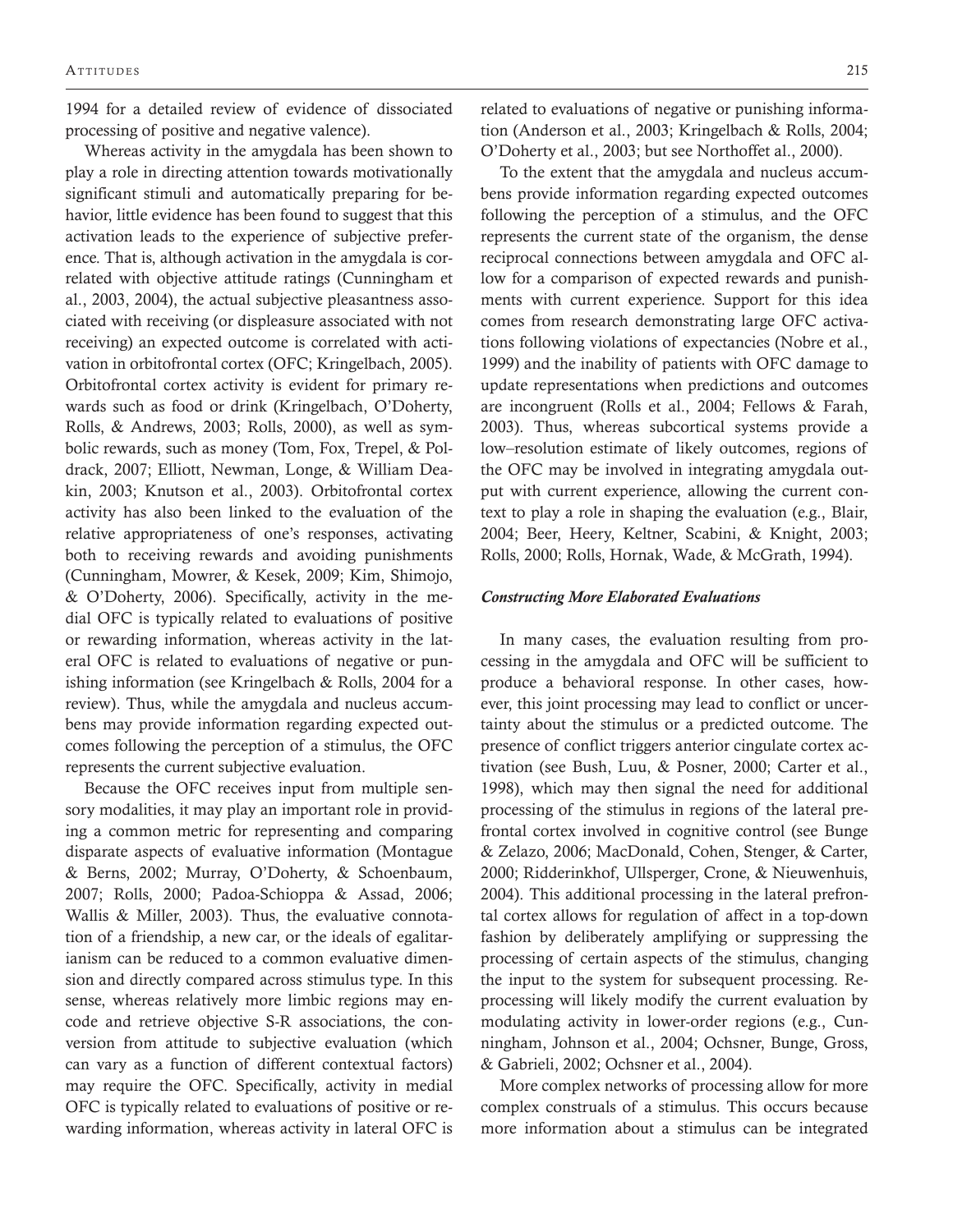into the construal and because these networks support the formulation and use of higher-order rules for deliberately selecting certain aspects of a stimulus or context to which to attend (Bunge & Zelazo, 2006; Cunningham & Zelazo, 2007). The selection function of prefrontal cortex may foreground specific aspects of information (and background others). Further, prefrontal cortex may also play a role in keeping current goals and contextual demands/constraints in mind, which is important for fulfilling the competing goals of minimizing error while minimizing processing load (e.g., Cunningham, Zelazo, Packer, & Van Bavel, 2007). This characterization of the prefrontal cortex is consistent with its hypothesized role in allowing for higher levels of reflective consciousness via reprocessing (Zelazo, 2004) and in the monitoring and control of cognition and behavior (e.g., Carver & Scheier, 2001; Shallice, 1982; Stuss & Benson, 1986). Taken together, the dynamic interactions among different brain regions support a flexible and complex process of evaluation that unfolds over time and exists on a continuum from relatively automatic (and simple) to relatively reflective (and complex).

# Attitude Formation

The goal of an adaptive learning system is to develop appropriate and accurate estimates of the future value of certain stimuli. As such, attitudes reflect our previous experience with the environment and the learning that accompanies our ongoing positive and negative experiences. To the extent that positive experiences accompany the presence of particular stimuli or following a particular behavior, a more positive attitude will develop (and negative attitudes will develop for negative experiences). The next time that we encounter that same (or similar) situation, our evaluative system can infer that a similar positive (or negative) experience will occur. In general, attitudes that follow direct experience are likely to develop more quickly and result in stronger predictions (Fazio & Zanna, 1981).

The assumptions of reinforcement conditioning can be best summarized by Thorndike's law of effect (1911), which states that an organism will be more likely to repeat actions associated with a reward, and less likely to repeat actions associated with a punishment or negative stimulus. Whereas classical conditioning establishes an evaluative association between one's previous experiences and the attitude object, instrumental conditioning forms associations between hedonic outcomes and the behavior that produced them. Furthermore, instrumental conditioning involves a fundamentally different set of interactions between the cortical structures and neurotransmitters comprising the instrumental response, which are discussed in detail below.

The most well-known example of both classical and instrumental conditioning is that of fear conditioning (Watson & Rayner, 1920), and among the brain structures believed to be involved in fear conditioning, the amygdala has received the most attention (Davis, 1992; Adolphs, Tranel, Damasio, & Damasio, 1995; LeDoux, Cicchetti, Xagoraris, & Romanski, 1990). For example, during fMRI, the amygdala is active while learning evaluative contingencies (LaBar, Gatenby, Gore, LeDoux, & Phelps, 1998), and patients with amygdala lesions do not show fear conditioning (LaBar, LeDoux, Spencer, & Phelps, 1995). Although much of the learning literature assigns the amygdala a critical role in fear conditioning, recent research has also demonstrated an important association between the amygdala and the processing of reward-related and novel information (see Murray, 2007 for a review). For example, studies of appetitive conditioning on rats with amygdala lesions have shown that the amygdala is necessary for learning some approach behaviors (Cardinal, Parkinson, Lachenal, et al., 2002; Everitt et al., 1999). The human amygdala exhibits a similar pattern of reward processing. Among hungry participants conditioned to associate a visual cue with the odor of a pleasant-smelling food, the amygdala is more active in response to seeing this conditioned visual stimulus than in participants whose hunger has been sated (Gottfried, O'Doherty, & Dolan, 2003). Taken together, these studies suggest that the amygdala plays an active role in conditioned responses regardless of valence (Everitt, Cardinal, Hall, Parkinson, & Robbins, 2000).

# *Beyond the Amygdala*

As in the attitude expression literature, it is a mistake to ascribe too much function to the amygdala. In particular, areas of the striatum and prefrontal cortex also play important roles in reinforcement learning. One prominent theory of striatal contributions to reinforcement learning is that of the actor/critic model (Sutton & Barto, 1998; but see Khamassi et al., 2005), in which the ventral and dorsal striatum serve distinct functions in generating evaluative representations. According to this model, the ventral striatum plays the role of the "critic," generating predictions about the likely reward value of a particular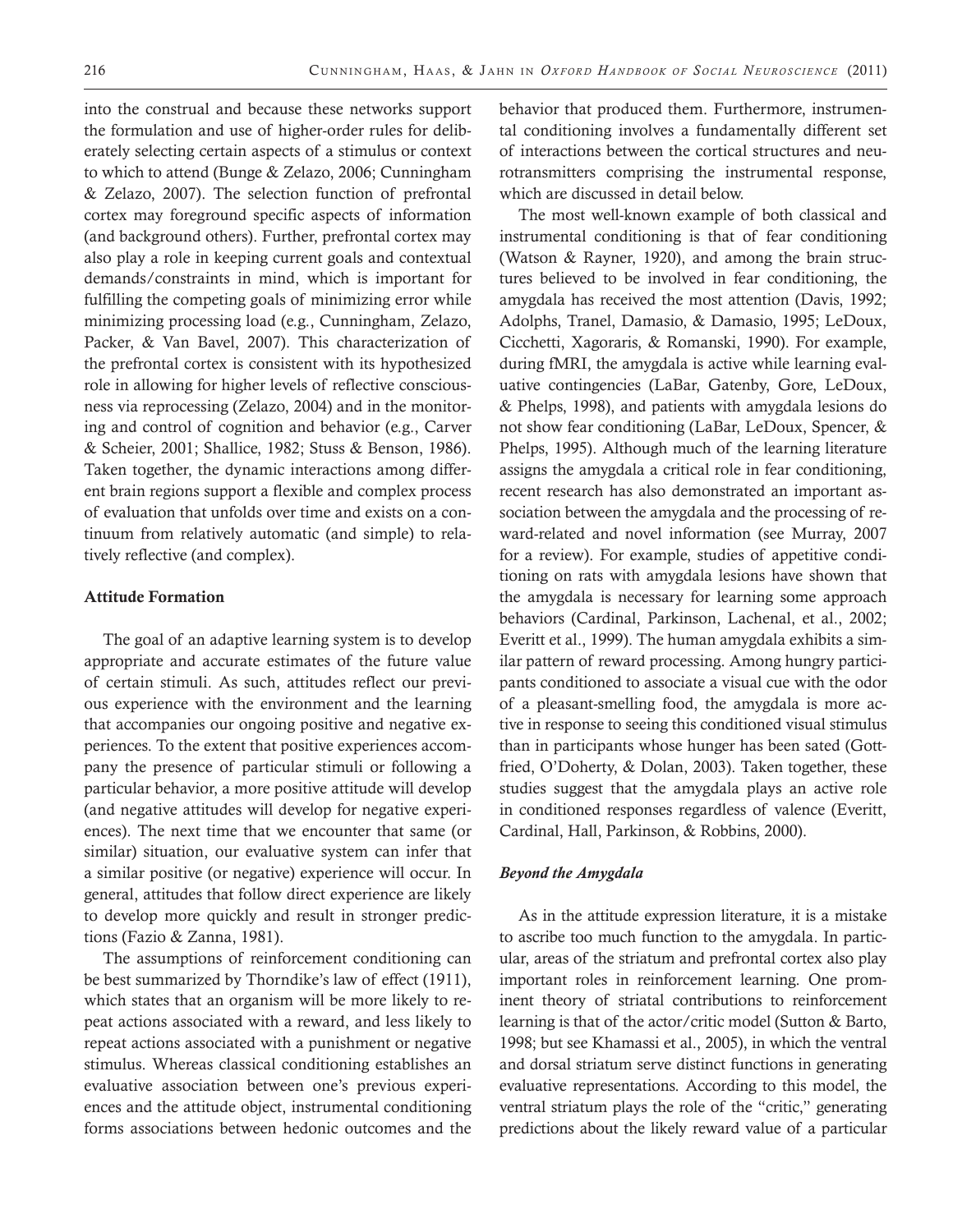stimulus. The ventral striatum updates representations to the extent that the prediction and the actual outcome differ (the temporal difference error), which is relayed to the dorsal striatum. This dorsal region (the "actor") then processes this information and makes certain stimulus-response associations more or less likely, depending on the hedonic outcome previously experienced.

To empirically test these roles for dorsal and ventral striatum in humans, O'Doherty and colleagues (2004) hypothesized that these regions would also show differences in activation in response to the amount of control participants had in choosing a particular reward. Two groups were formed, one involving instrumental learning and the other classical learning. In the instrumental learning condition, participants were able to choose which stimuli they preferred based on expected value (i.e., the hedonic value of the reward multiplied by the probability of receiving it), while in the classical learning condition a computer chose the stimuli and the participants had to guess which stimulus was chosen. Ventral striatum activity was observed across both conditions, consistent with its role in appraising predicted value. Dorsal striatum activity, on the other hand, was positively correlated with the prediction error signal during instrumental conditioning. This result supports the hypothesis that this region serves in an "actor" role in exhibiting greater prediction-error-related activity when rewards are chosen during instrumental conditioning, as opposed to classical conditioning.

Although the computations provided by the basal ganglia may appear sufficient for outcome reinforcement learning, current neurobiologically constrained computational models of reinforcement learning and decision-making indicate that the orbitofrontal cortex (OFC) plays a complementary role to the basal ganglia system (see Frank & Claus, 2006). Specifically, the OFC appears to be necessary for representing current reward states (Knutson, Fong, Bennett, Adams, & Hommer, 2003; O'Doherty, Kringelbach, Rolls, Hornak, & Andrews, 2001) and updating representations when stimulus contingencies change (Chudasama & Robbins, 2003; Fellows & Farah, 2003). As noted earlier, the OFC may provide a representation of reward magnitude currently being received, which can then be used to flexibly guide behavior and update representations in basal ganglia. That is, the computations of hedonic state from the OFC may provide a powerful input to the comparison between predicted and received outcomes to generate prediction error signals.

While conditioning forms a critical part of the formation of attitudes, there are several instances where attitudes can form in the absence of direct experience. For example, people can learn the evaluative association of a stimulus without any direct experience with the aversive stimulus per se (e.g., Bandura, 1977). People can learn by observing others' responses, or by simply being told that something is good or bad, helpful or harmful. To illustrate this point, Phelps et al. (2001) verbally instructed participants that they would receive at least one shock during the course of an fMRI experiment when a particular stimulus was presented. Although no shocks were ever received during scanning, the authors observed left amygdala activation when the threatening stimulus was presented. The verbally created association between the stimulus and the potentially aversive outcome was therefore sufficient to elicit an amygdala response. Evidence for the amygdala's potential role in observational learning was provided in a follow-up study. Participants that simply watched someone else receiving shocks during a conditioning task had greater amygdala activated to the conditioned stimuli (Olsson, Nearing, & Phelps, 2007). Lastly, the social status of a person has been shown to alter brain activity without direct experience. When playing a trust game, participants has less striatum activity to partners who were portrayed to be trustworthy or untrustworthy when compared to neutral partners (Delgado, Frank, & Phelps, 2005). This suggests that social knowledge may have the ability to supersede conditioned knowledge (and the conditioning process).

Overall, these findings highlight an exciting array of possibilities for learning and attitude formation beyond simple classical conditioning. The ability to mentally empathize and learn from observation produces neural effects similar to those produced through classical conditioning alone. We can dislike groups of people who we have never met, have an aversion to new situations, or have abstract opinions for which we would be willing to die. For such attitudes, conditioning may only play a small part in the development and maintenance of attitude representations.

#### Attitude Change

Changing circumstances can necessitate the reversal of previously learned associations between stimuli and their hedonic value. This attitude reversal can occur when current evaluations are no longer useful, or when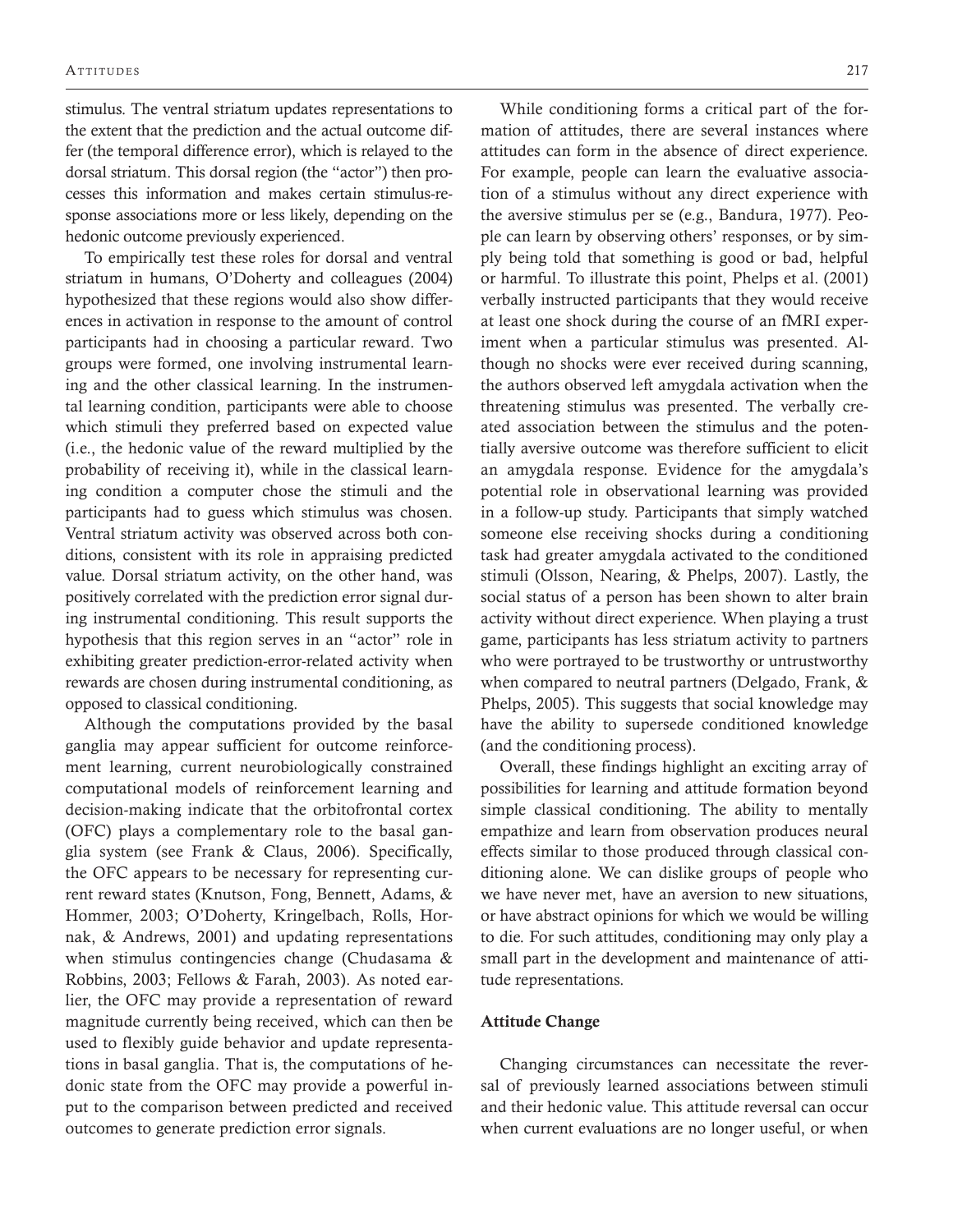they turn out to be harmful; for example, a positive evaluation toward a seemingly delicious piece of food must update rapidly if it induces vomiting once ingested. This will result in a more negative evaluation the next time that the food is encountered, suggesting that the attitude has changed.

In exploring how this reversal learning occurs, however, it is useful to make a distinction between ingrained attitudes that are activated more automatically, and more flexible evaluations that can be reversed relatively quickly. This distinction has been categorized as an interaction between the temporary, or short-term, and the permanent, or long-term, aspects of attitude reversal (Frank & Claus, 2006). Both are relative to the number of interactions an organism has had with a certain stimulus or situation. In the case of temporary attitude change, for example, updating and potential reversal of an attitude can occur from situation to situation, while in permanent or long-term attitude change, the reversal occurs over several interactions that are contrary to a previously held attitude.

Although we have focused thus far on the role of the OFC in representing received rewards and helping to provide a reinforcement signal for learning, the OFC is also involved in the updating of evaluative representations either because the representation is no longer appropriate (e.g., extinction) or because the context or situation requires a different response (e.g., Blair, 2004; Beer, Heery, Keltner, Scabini, & Knight, 2003; Rolls, 2000; Rolls, Hornak, Wade, & McGrath, 1994). One way that these processes can be achieved is by providing a complementary predictive reward signal to the basal ganglia that updates more rapidly. Whereas the basal ganglia learning systems slowly incorporate changes in reward contingencies across time and situation, the OFC can update more quickly, using recent experiences to guide an evaluative signal. While the OFC rapidly evaluates and processes sensory information (Kringelbach & Rolls, 2003, 2004), it is argued that this region is also critical in evaluating the associations between environmental stimuli and reinforcement.

Due to these properties, it is possible the OFC plays a key role in reversing or extinguishing previously learned behavior-reward associations (Rolls, 2000). Evidence supporting this hypothesis is illustrated by experiments looking at the effects of learning and reversal in clinical patients with lesions in these prefrontal areas. In one such study by Fellows and Farah (2003), evaluative reversal was examined in patients with OFC lesions.

Patients with either ventromedial OFC (vmOFC) or dorsolateral OFC (dlOFC) lesions performed a simple decision-making task where the reward and loss contingencies of two decks of cards were reversed in the middle of the experiment. While dlOFC lesion patients performed equally to controls on the card game, vmOFC patients performed significantly worse following reversal of the contingencies of the decks. For the worst performers, maximal lesion overlap was observed in the left posteromedial orbitofrontal cortex. These results suggest that attitude reversal, which requires rapid updating, recruits areas of the vmOFC to make these behavioral changes.

Neuroimaging investigations examining these prefrontal regions have corroborated these results in healthy subjects, and have revealed an important distinction between the medial and lateral regions of the OFC in influencing the behavioral response to rewarding and punishing outcomes. In an fMRI investigation by O'Doherty and colleagues (2001), two abstract fractal representations were presented in which participants had to discover through trial and error which fractal was associated with greater gains over multiple trials. Selecting the correct fractal would display a monetary reward on the screen, while an incorrect choice would display the amount lost. The values of the fractals were then switched partway through each trial block, and blood oxygen-level dependent (BOLD) activity was examined during this switch. Immediately after the reversal, medial OFC activity was significantly associated with the BOLD signal following a rewarding stimulus (i.e., the actual receipt of the reward), while lateral OFC activity showed a similar correlation following a punishing stimulus. In both cases, activity in these OFC regions was correlated with the magnitude of the reward or punishment. Based on previous findings, the authors suggested that there are limited and weak connections between the medial and lateral OFC, while within each of these regions there exist several strong and robust neural connections. Therefore, it is useful to categorize the medial and lateral OFC as separate structures contributing to the updating of the relative hedonic values of rewarding and punishing stimuli, respectively.

While the OFC has been shown to play an important role in rapidly updating and reversing attitudes, the basal ganglia, due to its role in forming habits and unconscious motor responses (Jog, Kubota, Connolly, Hillegaart, & Graybiel, 1999; Packard & McGaugh, 1996), is thought to be involved in updating attitudes and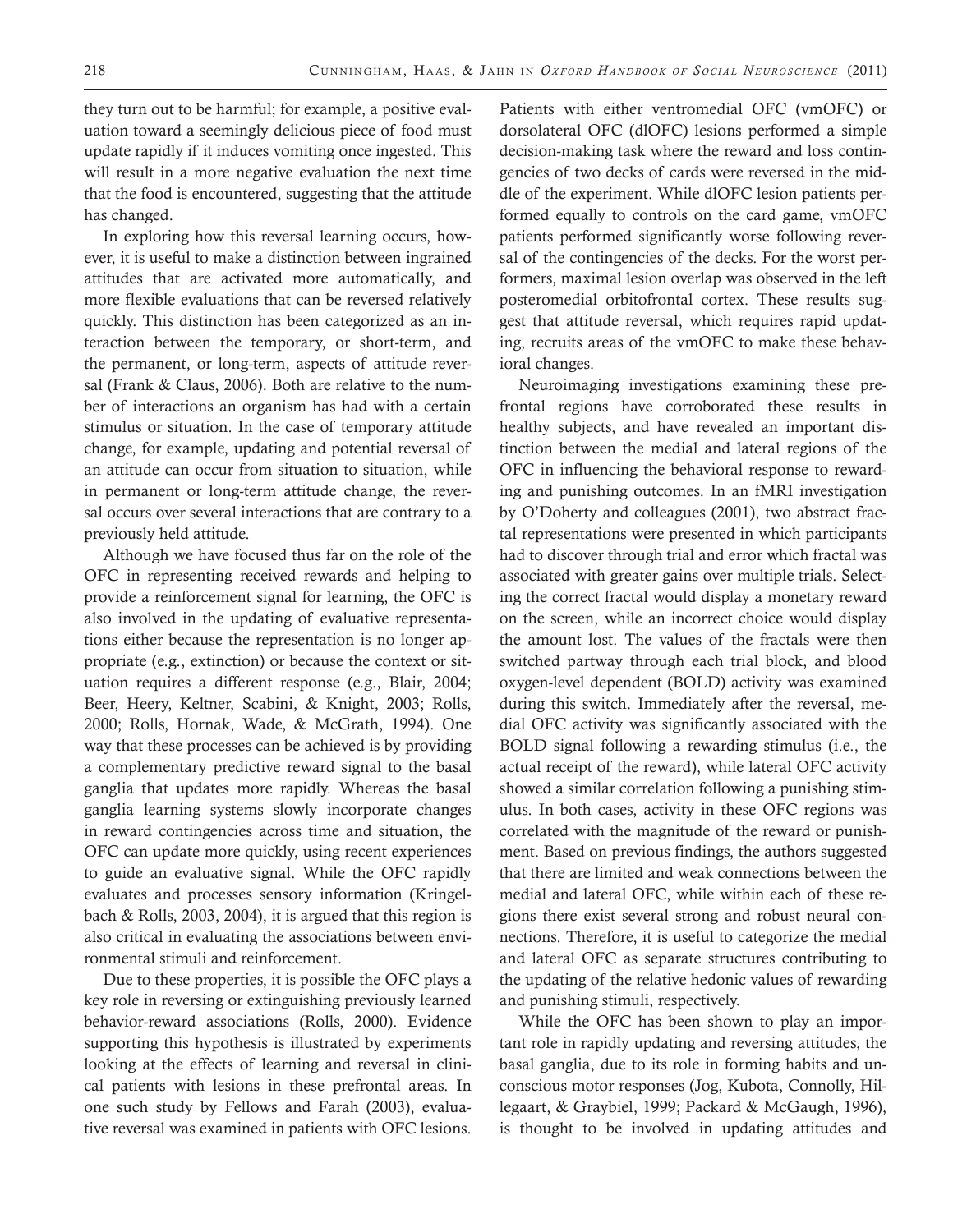evaluations over the long term, and is strongly modulated by dopamine (DA; Gerfen, 2000). For example, increased DA during positive reinforcement leads to an increased probability for the action that produced the reinforcement (Frank & Claus, 2006; Houk, Adams, & Barto, 1995). The structure of the dopamine pathway itself supports this inference, as it projects to the basal ganglia and medial region of the frontal cortex, experiencing phasic increases in DA when events are better than expected, and phasic decreases in DA when events are worse than expected (Schultz, Dayan, & Montague, 1997). Evidence for the basal ganglia's role in habit formation also comes from lesion studies showing that lesions to a specific part of the striatum affect the learning of habitual responses. For example, lesions to the dorsolateral striatum in rats led to decreased habitual responding, and an increased sensitivity to reward cues when learning stimulus-response associations (Yin, Ostlund, Knowlton, & Belleine, 2005).

Although the basal ganglia and OFC appear to represent two different modes of learning and forming attitudes, we hypothesize that both are influenced by the same information and differ as a function of their learning rates. The basal ganglia is influenced by all positive and negative events providing information about the relative hedonic value of a particular stimulus or behavior, leading to predictions about the reward outcome of a behavior over a relatively long period of time (Jog et al., 1999). When these predictions are violated, as posited by the actor/critic model (O'Doherty et al., 2004), an updating of representations takes place in order to reflect this new information. However, this process takes relatively longer than that of the OFC, which is able to update its representations rapidly on a trial-to-trial basis. Eventually, then, the evaluations stored by the basal ganglia could become the basis for the relatively automatic representations held in working memory by the OFC, leading to these representations becoming the same in both areas, until additional information is encountered and processed by the basal ganglia. This model also possibly explains why, under cognitive load, the representation stored by the basal ganglia takes prominence. The OFC, which contains many of the higher-order cognitive areas required for nuanced and critical thinking, also requires significant cognitive resources to manipulate any attitudes or representations in working memory. Thus, the more automatic and readily accessible attitudes of the basal ganglia will tend to predominate in these cognitively demanding situations.

Yet, not all attitudes can be represented as simple stimulus-evaluation or stimulus-response associations. As noted earlier, evaluations can be highly context dependent and can sometimes lead to conflict, as when both positive and negative characteristics are associated with the attitude object, resulting in a state known as ambivalence (Cacioppo & Berntson, 1994). Thus, although in most situations the OFC can help generate an unambiguous evaluation constrained by a situation, this sometimes fails, and more elaborate "higher-order" attitudes need to be developed to organize attitude representations. That is, by deliberately weighting some information more than others, individuals can form a more integrated evaluation. Unlike inhibition, which drives inconvenient information out of mind, these integrated evaluations yield more complex activations, and may represent and account for inconsistencies. The evaluations that result from this type of processing are similar to what Petty and Cacioppo (1984) call an "elaborated attitude," which is known to be relatively stable and resistant to change. In this sense, these evaluations can be thought of as "resolved ambivalence."

In terms of the underlying brain systems for such a process, the anterior cingulate cortex (ACC) has been shown to play a key role in modulating the activity of both of these areas in attitude reversal. In particular, the ACC is involved in conflict monitoring and evaluating the appropriateness of behavior in specific situations. Largely guided by contextual cues, the ACC assists in modifying behavior to maximize hedonic reward (Bush, Luu, & Posner, 2000; Carter et al., 1998; Holroyd & Coles, 2002). The ACC is thought to signal the need for additional processing in areas of the lateral prefrontal cortex that can reorganize representations in a more abstracted form (Hazy, Frank, & O'Reilly, 2007; Rougier, Noelle, Braver, Cohen, & O'Reilly, 2005). Through repeated re-organization of the same information, a second-level representation can be generated that can be used for subsequent judgments and behavior.

## Prejudice

An early focus for the social neuroscience study of attitudes has been the domain of prejudice. Initial studies demonstrated a role for the amygdala in the processing of other-race faces. Hart and colleagues (2000) demonstrated that, for White participants, amygdala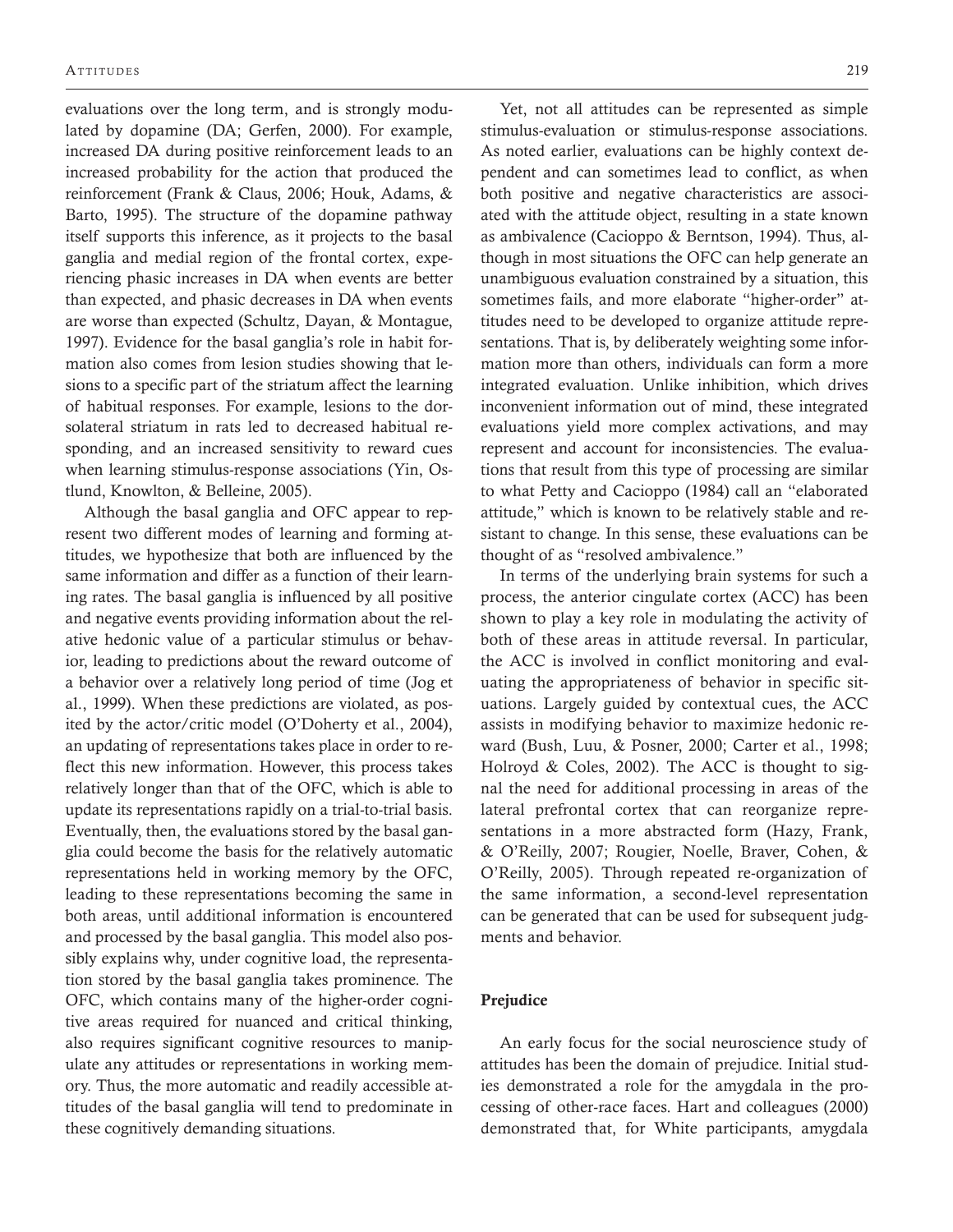activation to supraliminal Black faces habituated more slowly than White faces; the reverse pattern was found for Black participants. They concluded that all faces are processed immediately for their threat value, but that ingroup faces are deemed safe more quickly than outgroup faces. The role of the amygdala in intergroup perception was further expanded upon by Phelps and colleagues (2000), who showed that greater amygdala activation to Black than White faces was correlated with an indirect measure of race bias that reflects a preference for one race over the other — the Implicit Association Test (IAT; Greenwald et al., 1998). Interestingly, for White participants, neither of these studies showed greater overall amygdala activation to Black faces relative to White faces.

One potential explanation for not finding the expected greater amygdala activation to Black than White faces is that control processes may inhibit or reconstrue an activated emotional response. That is, higherlevel cognitive functions may moderate automatically activated attitudes. Thus, for participants viewing long blocks of Black or White faces (as in Hart et al., 2000 and Phelps et al., 2000), there is greater opportunity for control processes to dampen or attenuate any automatic effects that would otherwise be observed. Consistent with this hypothesis, Cunningham and colleagues (2004) found that the majority of White participants had greater amygdala activation to Black than to White faces (which were randomly intermixed), but only when the faces were presented briefly and masked such that participants did not report seeing the faces. For faces that could be clearly seen and thus consciously processed, decreased amygdala activation for Black relative to White faces was accompanied by activation in areas of the PFC and the anterior cingulate gyrus — areas associated with cognitive control.

Interestingly, it appears that mental activities that counteract prejudiced thoughts may diminish control in other situations. According to Baumeister, Bratslavsky, Muraven, and Tice (1998), self-regulation is a limited resource, and any act of control not only uses up resources at the time of control, but also for some time afterward while the system recuperates. Richeson and Shelton (2003) found that after non-prejudiced White participants interacted with a Black individual — a task that may require cognitive control for participants who harbor prejudice but want to act or appear egalitarian — they subsequently performed worse on the Stroop task, a task that requires cognitive control

for incompatible trials (e.g., reporting that the word green is in a red print color). In a follow-up fMRI study, Richeson and colleagues (2003) scanned White participants while they viewed Black and White faces. Afterward, participants performed the Stroop task. As in Cunningham and colleagues (2004), greater activation was observed in the right lateral PFC while participants viewed Black compared with White faces. Furthermore, the degree of right PFC activity while viewing Black faces during the fMRI task predicted subsequent Stroop performance, with those with the most right PFC activity during fMRI performing the worst on the Stroop task. Presumably, the cognitive cost of control was manifested in the subsequent cognitive task. This pattern of findings provides support for the idea that nonprejudiced participants attempt to regulate their emotional responses to Black faces.

In light of these findings (and the work dis- cussed earlier), the amygdala should not be considered a source of prejudice, but as a component in a larger framework of competing automatic and controlled processes which modulate the expression of prejudice. For example, Phelps, Cannistraci, and Cunningham (2003) reported on a patient who, despite bilateral amygdala damage, still showed evidence of automatic race biases on an indirect mea- sure of automatic associations, suggesting that automatic evaluative responses are possible without an amygdala. This is consistent with the position that the amygdala is better characterized as a responsive component to motivationally relevant stimuli, instead of strictly negative, fearful, or threatening stimuli (Canli et al., 2005; Cunningham et al., 2004, 2008; Mather et al., 2004).

In the processing of social groups, and people or objects in general, other areas are associated with processing emotional intensity and valence, notably, the right prefrontal and orbitofrontal cortex. While explicit acts of hate and more overt forms of discrimination are the most salient features of prejudice, they often overshadow a complementary form of prejudice in the form of positive associations toward ingroup members. Indeed, the history of intergroup conflict provides strong evidence that "ingroup love" is a more common root of discrimination than "outgroup hate" (Brewer, 1999). Moreover, in contexts where discrimination arises as a result of differential evaluations of two groups, ingroup bias can lead to the same patterns of discrimination as outgroup derogation. Take, for example, racial discrimination in the context of a hiring decision: ingroup bias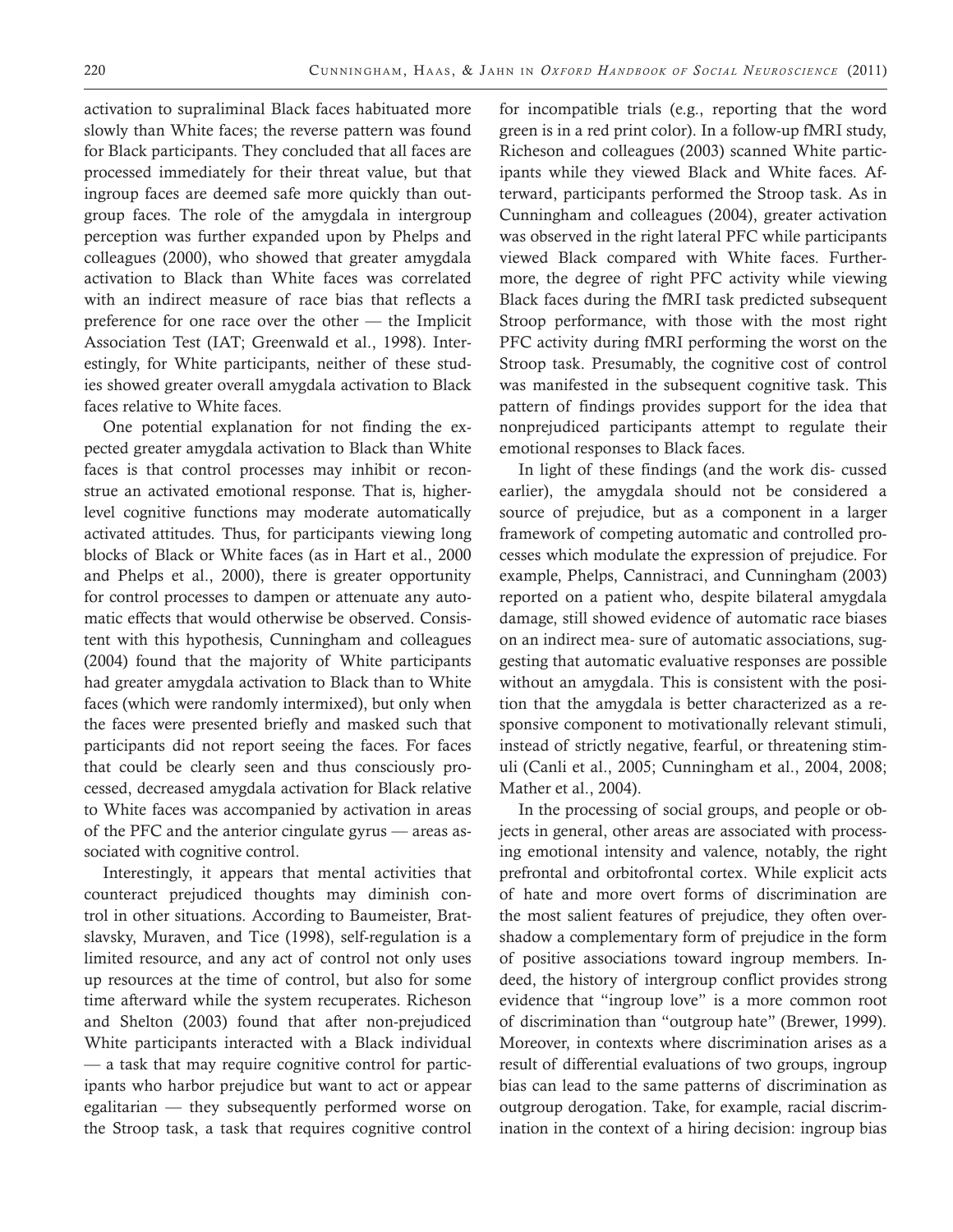and outgroup derogation would both lead a White candidate to be hired over a Black candidate. Although these decisions are the result of different affective processes, the result is identical — the candidates receive unequal levels of treatment and discrimination ensues.

Recent research has begun to examine the neural processes involved in these ingroup and outgroup biases. In one study, participants were randomly assigned to a novel mixed-race team without a history of contact or conflict with an outgroup team (Van Bavel, Packer, & Cunningham, 2008). Following assignment, participants spent three minutes memorizing the team membership of 24 faces, and these faces were presented during fMRI scanning. Unlike previous research that has found greater amygdala activation to Black than White faces, this study found greater amygdala activation to team ingroup than outgroup faces, regardless of race. Although this may seem counterintuitive if one takes the view that the amygdala responds only (or primarily) to threatening stimuli, it is consistent with the view that amygdala activation reflects the processing of the affective nature of motivationally significant stimuli (Anderson & Phelps, 2001; Cunningham et al., 2008). In many cases, negative or threatening stimuli take this role; however, in some situations positive stimuli can have greater motivational significance. The results from this study imply that, in the absence of intergroup conflict and outgroup derogation, the ingroup may be motivationally primary (see also, Allport, 1954). This suggestion was bolstered by finding additional activations in reward processing regions, such as the striatum and orbitofrontal cortex, that show greater activation to ingroup than outgroup faces and that significantly correlated with self-reported preferences for ingroup (vs. outgroup) members.

# Political Attitudes

As social neuroscience investigations have begun to inform our understanding of basic social psychological processes, researchers have started to apply these findings to improve our understanding of political behavior. Although research in this area has typically focused on replicating previous evaluative effects in the domain of political judgment (e.g., Kaplan, Freedman, & Iacoboni, 2007), other research has taken into consideration that fact that the evaluation of political candidates differs from other evaluative categories in that people rarely have direct exposure to the candidate, and the evaluation is often influenced by group membership and political ideology (Westen, Blagov, Harenski, Kilts, & Hamann, 2006). Though undecided voters may be relatively more open to new information, once people have made a decision about which political candidate to support in an election they have a tendency to minimize the influence of any new information that may be inconsistent. For example, once one has decided to support candidate X, he or she may not want to learn about any inconsistencies in candidate X's statements. On this view, motivated reasoning helps to maintain attitudes in the face of inconsistent information (e.g., Rahn, 1993), and as such, the study of political attitudes may allow for a better understanding of the motivational components of attitude acquisition, expression, and change.

Although motivated reasoning often prevents attitude change, there are situations in which attitudes about political candidates may, and perhaps should, change. Voters who are uncertain, have weak or ambivalent attitudes, or those who are low on identification with a political party may be more likely to show attitude change in response to new information about a political candidate (e.g., Lavine, 2001; Lodge & Taber, 2005; McGraw, Hasecke, & Conger, 2003). Unlike attitude change resulting from direct experience, attitude change here likely involves the integration of new semantic information or inferred group membership to generate new attitudes. Thus, attitude change should be expected to require more prefrontal components that may serve to shape attitude representations. Consistent with this idea, when exposed to negative political advertising, participants who showed greater activation in the dorsolateral prefrontal cortex also showed greater negative attitude change (Kato, et al., 2009). This pattern of results supports the hypothesis that, unlike reversal learning in simple conditioning, attitude change for more abstracted information like political attitudes may require a reorganization of information mediated by the prefrontal cortex (O'Reilly, Noelle, Braver, & Cohen, 2002).

Political evaluation is often considered to be a deliberate act, where people weigh various options and develop a coherent political ideology. Yet, political ideology can also operate relatively automatically, coloring and shaping our perceptions of people and the information that they present. For instance, while people with low political expertise may be more open to new information, people with high political expertise and identification are more likely to interpret new information in terms of automatically accessible schemas. Knutson, Wood, Spampinato, and Grafman (2006) demonstrated that, in contrast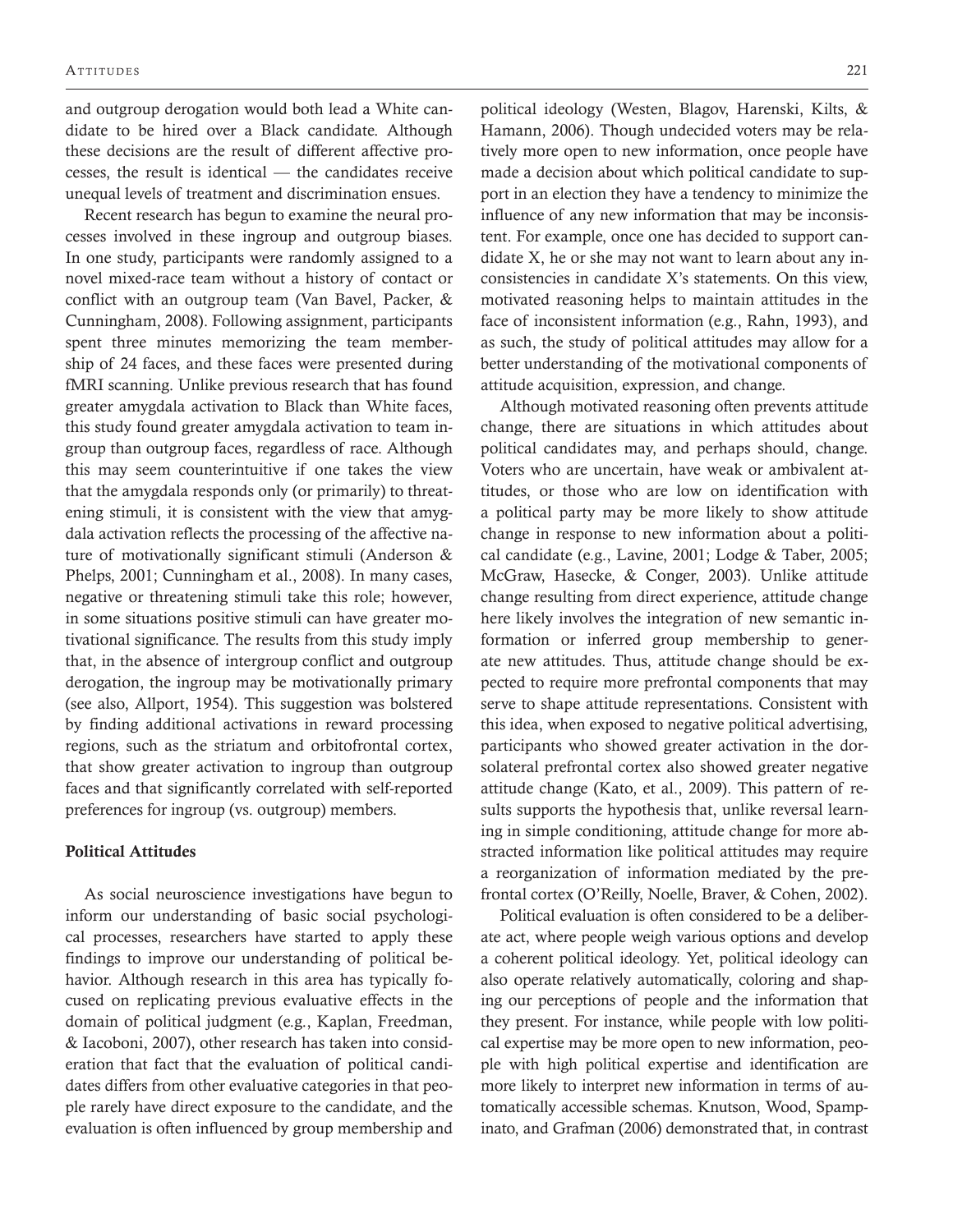to people who were less politically involved, highly politically identified participants had less lateral prefrontal cortex activity when responding to politically relevant stimuli. These data suggest that highly identified people engaged with particular information in a less deliberate fashion. As such, political experts may be able to rely on already established schemas to make quick evaluations, which may allow them to automatically interpret and incorporate consistent information into existing schemas.

Political ideology can also function as a social identity and guide our perceptions of others. For example, in one study participants were asked to think about the opinions and preferences of a person who had a similar or dissimilar political affiliation (Mitchell, Macrae, & Banaji, 2006). It was assumed that participants who more strongly identified with a certain political party would process a similar-minded person as an ingroup member, and therefore activate brain areas that have been linked to self-referential processing. For example, liberals were expected to be able to understand the mental states of another liberal more than a conservative, and the converse was expected for conservatives. Considering the mental state of a similar other led to activity in ventral areas of the medial prefrontal cortex (PFC), whereas considering the mental state of a dissimilar other led to activity in more dorsal areas of the medial PFC. Interestingly, individuals who strongly self-categorized with a political group, as measured by the IAT, had greater ventral medial PFC activity to politically similar others and less dorsal medial PFC activity to dissimilar others. Because regions of the medial PFC have previously been implicated in building mental models of other minds and simulating the thoughts and feelings of other people (a process called mentalizing; Mitchell, 2006), with more ventral areas being more involved in the processing of self-relevant information (Kelley et al., 2002), the authors concluded that although similar and dissimilar others both recruit regions involved in understanding others, similar others were more likely to be processed like the self.

## Summary

Although understanding attitudes presents a considerable challenge for scientists, there is a rich history of relevant theoretical ideas and findings from social and cognitive psychology and intriguing new findings from social cognitive neuroscience. Borrowing from the literatures on reinforcement learning and affective processing, we can appreciate the intricate neural systems that

attitudes operate upon. Interestingly, many of the same brain regions that are involved in expression, formation, and change appear to be identical, suggesting a unified set of dynamic processes that can give rise to multiple attitudinal phenomena. As such, evaluation may reflect the current processing of an integrated information processing system at any given time. The particular ways in which information is constrained, weighed, and integrated as evaluations are constructed online from attitudes and the exact computations of the various brain regions involved in these processes will require more indepth investigation.

More importantly, much of this research has examined relatively simple learning paradigms, or responses to relatively simple attitude stimuli (i.e., an aversive task, shock, or facial expression). Although attitudes can be formed under several of these types of situations, we have suggested that they are much more likely to be formed by a complex interaction of social and contextual factors. Using neuroimaging techniques, we are just beginning to uncover how different brain regions contribute to the formation and change of attitudes, and particularly how these can be applied to important social issues such as prejudice and political behavior. A more thorough investigation of the interplay between attitudes, the situation, and the mind is crucial for a deeper understanding of attitudes, both whence they came from and where they are going.

#### Note

1. Although the NAcc is correlated with buying behavior, it is unclear from these fMRI studies whether this is the result of the motivational dopaminergic "wanting" or the more hedonic opioid "liking" subdivisions of the NAcc (Berridge, Robinson, & Aldridge, 2009).

### References

- Adolphs, R., Russell, J. A., & Tranel, D. (1999). A role for the human amygdala in recognizing emotional arousal from unpleasant stimuli. *Psychological Science, 10,* 167–171.
- Adolphs, R., Tranel, D., Damasio, H., & Damasio, A. R. (1995). Fear and the human amygdala. *Journal of Neuroscience, 15,* 5879–5891.
- Adolphs, R., Tranel, D., Hamann, S., Young, A. W., Calder, A. J., Phelps, E. A., et al. (1999). Recognition of facial emotion in nine individuals with bilateral amygdala damage. *Neuropsychologia, 37,* 1111–1117.
- Aggleton, J. P., Burton, M. J., & Passingham, R. E. (1980). Cortical and subcortical afferents to the amygdala of the rhesus monkey (macaca mulatta). *Brain Research, 190,* 347–368.
- Allport, G. W. (1954). *The nature of prejudice.* Cambridge, MA : Addison-Wesley.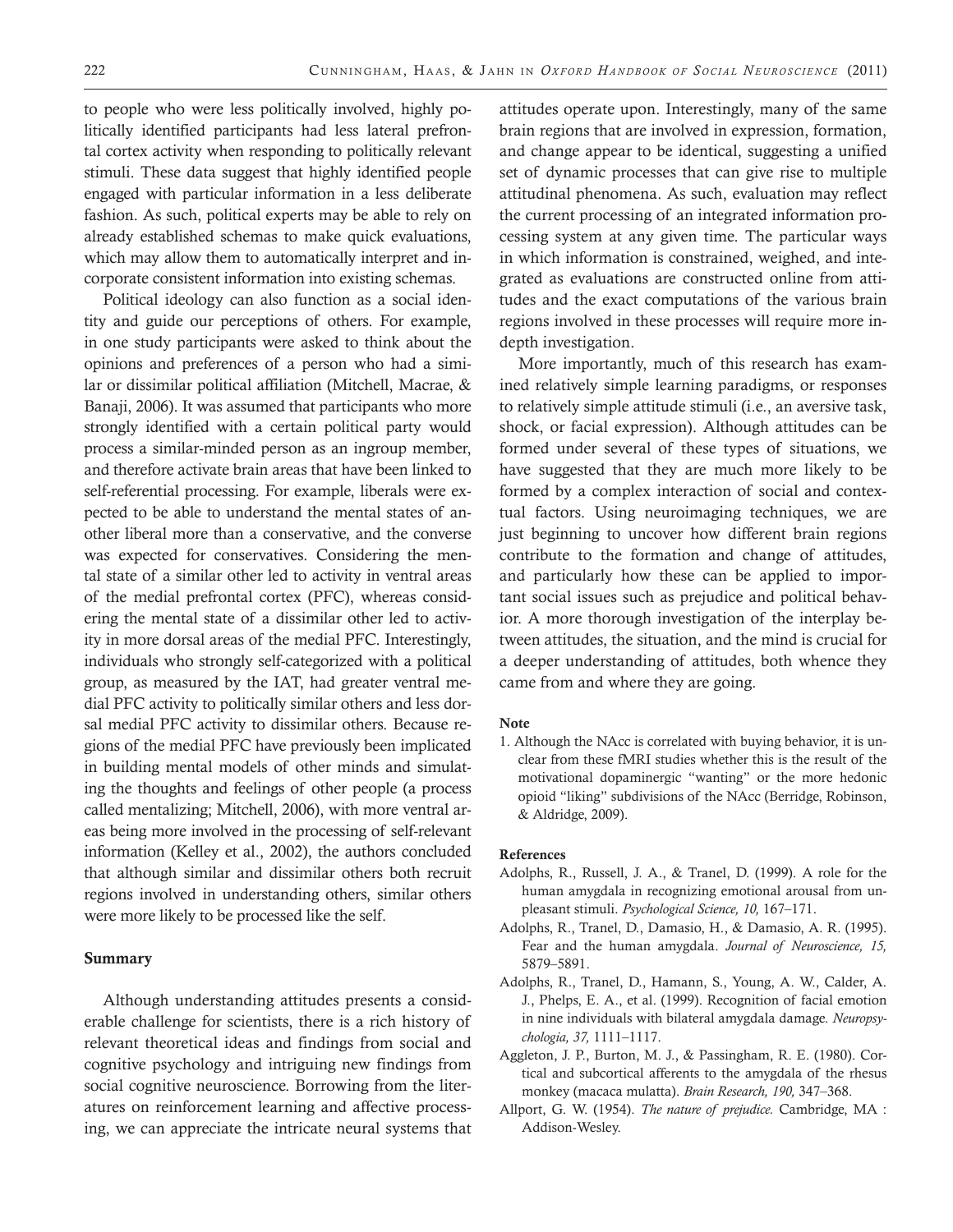- Amaral, D. G. & Price, J. L. (2004). Amygdalo-cortical projections in the monkey (macaca fascicularis). *The Journal of Comparative Neurology, 230,* 465–496.
- Anderson, A. K., Christoff, K., Steppen, I., Panltz, D., Ghahremani, D. G., Glover, G., et al. (2003). Dissociated neural representations of intensity and valence in human olfaction. *Nature Neuroscience, 6,* 196–202.
- Anderson, A. K., & Phelps, E. A. (2001). Lesions of the human amygdala impair enhanced perception of emotionally salient events. *Nature, 411,* 305–309.
- Bandura, A. (1977). *Social learning theory.* Englewood Cliffs, NJ : Prentice Hall.
- Beer, J. S., Heery, E. A., Keltner, D., Scabini, D., & Knight, R. T. (2003). The regulatory function of self–conscious emotion: Insights from patients with orbitofrontal damage. *Journal of Personality and Social Psychology, 85,* 589–593.
- Berntson, G. G., Bechara, A., Damasio, H., Tranel, D., & Cacioppo, J. T. (2007). Amygdala contribution to selective dimensions of emotion. *Social Cognitive and Affective Neuroscience, 2,* 123–129.
- Berridge, K. C., Robinson, T. E. & Aldridge, J. W. (2009). Dissecting components of reward: "Liking," "wanting," and learning. *Current Opinion in Pharmacology, 9,* 65–73.
- Blair, R. J. R. (2004). The roles of orbital frontal cortex in the modulation of antisocial behavior. *Brain and Cognition, 55,* 198–208.
- Breiter, H. C., Aharon, I., Kahneman, D., Dale, A. & Shizgal, P. (2001). Functional imaging of neural responses to expectancy and experience of monetary gains and losses. *Neuron, 30,* 619–639.
- Brewer, M. B. (1999). The psychology of prejudice: Ingroup love or outgroup hate? *Journal of Social Issues, 55,* 429–444.
- Bunge, S. A. & Zelazo, P. D. (2006). A brain-based account of the development of rule use in childhood. *Current Directions in Psychological Science, 15,* 118–121.
- Bush, G., Luu, P., Posner, M. I. (2000). Cognitive and emotional influences in anterior cingulated cortex. *Trends in Cognitive Science, 4,* 215–222.
- Cacioppo, J. T., & Berntson, G. G. (1994). Relationship between attitudes and evaluative space: A critical review, with emphasis on the separability of positive and negative substrates. *Psychological Bulletin, 115,* 401–423.
- Calder, A. J., Keane, J., Manes, F., Antoun, N., & Young, A. W. (2000). Impaired recognition and experience of disgust following brain injury. *Nature Neuroscience, 3,* 1077–1078.
- Canli, T., Congdon, E., Gutknecht, L., Constable, R. T., & Lesch, K. P. (2005). Amygdala responsiveness is modulated by tryptophan hydroxylase-2 gene variation. *Journal of Neural Transmission, 112,* 1479–1485.
- Cardinal, R. N., Parkinson, J. A., Lachenal, G., Halkerston, K. M., Rudarakanchana, N., Hall, J., et al. (2002). Effects of selective excitotoxic lesions of the nucleus accumbens core, anterior cingulated cortex, and central nucleus of the amygdala on autoshaping performance in rats. *Behavioral Neuroscience, 116,* 553–567.
- Carter, C. S., Braver, T. S., Barch, D. M., Botvinick, M. M., Noll, D., & Cohen, J. D. (1998). Anterior cingulate cortex, error

detection, and the online monitoring of performance. *Science, 1,* 747–749.

- Carver, C. S. & Scheier, M. F. (2001). *On the self-regulation of behavior.* Cambridge, MA : Cambridge University Press.
- Chudasama, Y. & Robbins, T. W. (2003). Dissociable contributions of the orbitofrontal and infralimbic cortex to Pavlovian autoshaping and discrimination reversal learning: Further evidence for the functional heterogeneity of the rodent frontal cortex. *The Journal of Neuroscience, 23,* 8771–8780.
- Cools, R. (2005). Dopaminergic modulation of cognitive function — Implications for l-DOPA treatment in Parkinson's disease. *Neuroscience and Biobehavioral Reviews, 30,* 1–23.
- Cunningham, W. A., Kesek, A., Mowrer, S.M. (2009). Distinct orbitofrontal regions encode stimulus and choice valuation. *Journal of Cognitive Neuroscience.* 21, 1956–1966.
- Cunningham, W. A., Johnson, M. K., Gatenby, J. C., Gore, J. C., & Banaji, M. R. (2003). Neural components of social evaluation. *Journal of Personality and Social Psychology, 85,* 639–649.
- Cunningham, W. A., Raye, C. L., & Johnson, M. K. (2004). Implicit and explicit evaluation: fMRI correlates of valence, emotional intensity, and control in the processing of attitudes . *Journal of Cognitive Neuroscience, 16,* 1717–1729.
- Cunningham, W. A., Raye, C. L., & Johnson, M. K. (2005). Neural correlates of evaluation associated with promotion and prevention regulatory focus. *Cognitive, Affective, & Behavioral Neuroscience, 5,* 202–211.
- Cunningham, W. A., Van Bavel, J. J., & Johnsen, I. R. (2008). Affective flexibility: Evaluative processing goals shape amygdala activity. *Psychological Science, 19,* 152–160.
- Cunningham, W. A. & Zelazo, P. D. (2007). Attitudes and evaluations: A social cognitive neuroscience perspective. *Trends in Cognitive Sciences, 11,* 97–104.
- Cunningham, W. A., Zelazo, P. D., Packer, D. J., & Van Bavel, J. J. (2007). The iterative reprocessing model: A multilevel framework for attitudes and evaluation. *Social Cognition, 25,* 736–760.
- Davis, M. (1992). The role of the amygdala in fear and anxiety. *Annual Review of Neuroscience, 15,* 353–375.
- Davis, M. & Whalen, P. J. (2001). The amygdala: Vigilance and emotion. *Molecular Psychiatry, 6,* 13–34.
- Delgado, M. R., Frank, R. H., & Phelps, E. A. (2005). Perceptions of moral character modulate the neural systems of reward during the trust game. *Nature Neuroscience, 8,* 1611–1618.
- Elliott, R., Newman, J. L., Longe, O. A., & William Deakin, J. F. (2003). Differential response patterns in the striatum and orbitofrontal cortex to financial reward in humans: A parametric functional magnetic resonance imaging study. *The Journal of Neuroscience, 23,* 303–307.
- Everitt, B. J., Cardinal, R. N., Hall, J., Parkinson, J. A., & Robbins, T. R. (2000). Differential involvement of amygdala subsystems in appetitive conditioning and drug addiction. In J. P. Aggleton (Ed.), *The amygdala: A functional analysis* (pp. 353– 390). Oxford : Oxford UP.
- Everitt, B. J., Parkinson, J. A., Olmstead, M. C., Arroyo, M. Robledo, P. & Robbins, T. W. (1999). Associative processes in addiction and reward: The role of amygdala-ventral striatal subsystems. *Annals of the New York Academy of Sciences, 877,* 412–438.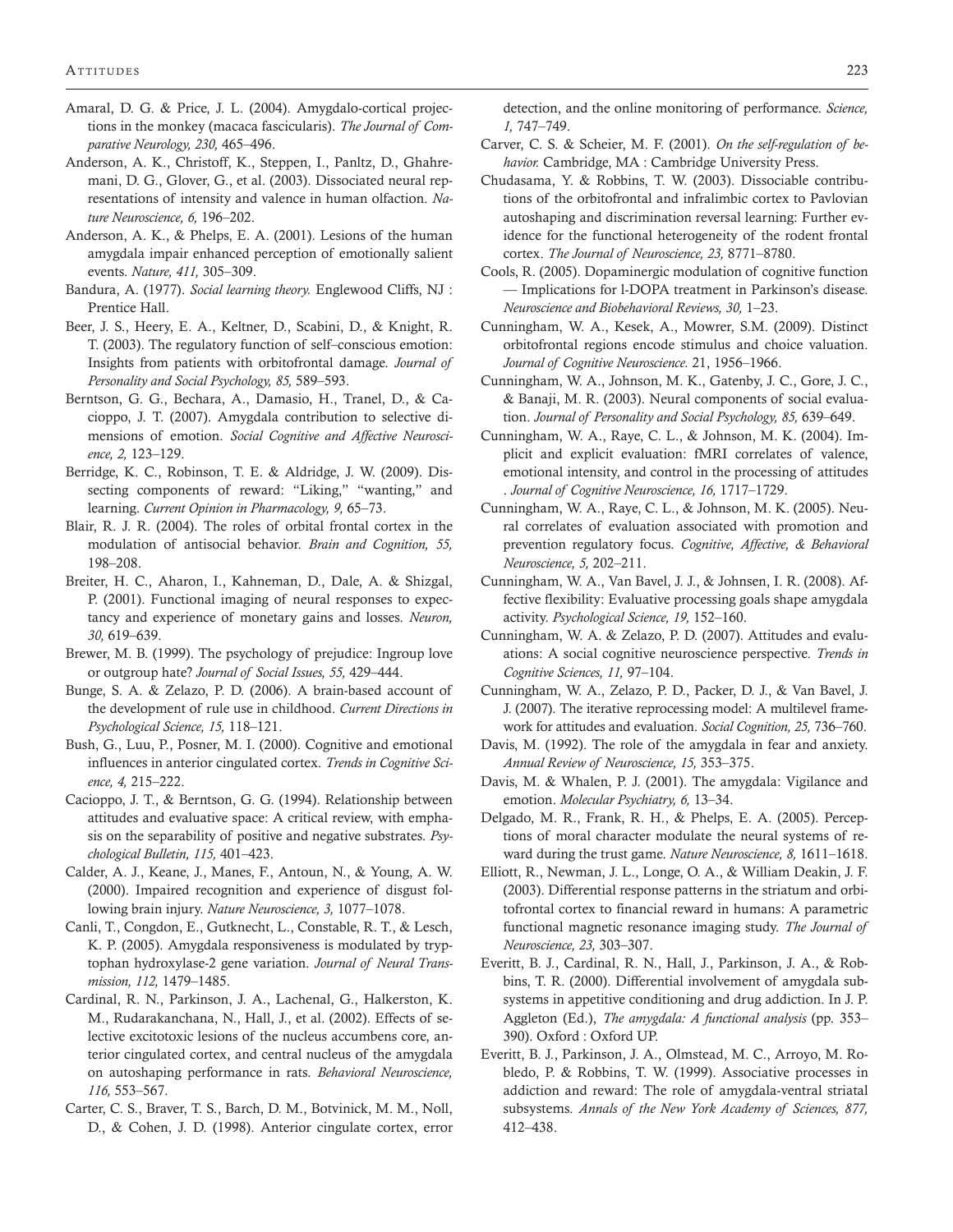- Fazio, R. H., & Zanna, M. P. (1981). Direct experience and attitude-behavior consistency. In L. Berkowitz (Ed.), *Advances in Experimental Social Psychology* (Vol. 14, pp. 161–202). New York : Academic Press.
- Fellows, L. K. & Farah, M. J. (2003). Ventromedial frontal cortex mediates affective shifting in humans: Evidence from a reversal learning paradigm. *Brain, 126,* 1830–1837.
- Frank, M. J. & Claus, E. D. (2006). Anatomy of a decision: Striato-orbitofrontal interactions in reinforcement learning, decision making and reversal. *Psychological Review, 113,* 300–326.
- Frank, M. J., Moustafa, A. A., Haughey, H. M., Curran, T., & Hutchison, K. E. (2007). Genetic triple dissociation reveals multiple roles for dopamine in reinforcement learning. *Proceedings of the National Academy of Sciences, 41,* 16311–16316.
- Freese, J. & Amaral, D. (2009)Neuroanatomy of the primate amygdala. In P. Whalen & E. Phelps, (Eds.). *The human amygdale* (pp. 3–42). New York : Guilford.
- Garavan, H., Pendergrass, J. C., Ross, T. J., Stein, E. A., & Risinger, R. C. (2001). Amygdala response to both positive and negatively valenced stimuli. *NeuroReport, 12,* 2779–2783.
- Gawronski, B. & Bodenhausen, G. V. (2006). Associative and propositional processes in evaluation: An integrative review of implicit and explicit attitude change. *Psychological Bulletin, 132,* 692–731.
- Gerfen, C. R. (2000). Molecular effects of dopamine on striatal projection pathways. *Trends in Neurosciences, 23,* 64–70.
- Gottfried, J. A., O'Doherty, J., & Dolan, R. J. (2003). Encoding predictive reward value in human amygdala and orbitofrontal cortex. *Science, 22,* 1104–1107.
- Greenwald, A. G., McGhee, D. E., & Schwartz, J. L. K. (1998). Measuring individual differences in implicit cognition: The implicit association test. *Journal of Personality and Social Psychology, 74,* 1464–1480.
- Hamann, S. B., Ely, T., D., Hoffman, J. M., & Kilts, C. D. (2002). Activation of the human amygdala in positive and negative emotion. *Psychological Science, 13,* 135–141.
- Hamann, S. B. & Mao, H. (2002). Positive and negative emotional verbal stimuli elicit activity in the left amygdala. *Brain Imaging, 13,* 15–19.
- Hart, A. J., Whalen, P. J., Shin, L. M., McInerney, S. C., Fischer, H., & Rauch, S. L. (2000). Differential response in the human amygdala to racial outgroup vs. ingroup face stimuli. *Brain Imaging, 11,* 2351–2354.
- Hazy, T. E., Frank, M. J. & O'Reilly, R. C. (2007). Towards an executive without a homunculus: Computational models of the prefrontal cortex/basal ganglia system. *Philosophical Transactions of the Royal Society B, 362,* 1601–1613.
- Higgins, E. T. (1997). Beyond pleasure and pain. *American Psychologist, 52,* 1280–1300.
- Holroyd, C. B. & Coles, M. G. H. (2002). The neural basis of human error processing: Reinforcement learning, dopamine, and error-related negativity. *Psychological Review, 109,* 679–709.
- Houk, J. C., Adams, J. L., & Barto, A. G. (1995). A model of how the basal ganglia generate and use neural signals that predict reinforcement. In J. C. Houk, J. L. Davis, & D. G.

Beiser (Eds.), *Models of information processing in the basal ganglia*  (pp. 249–270). Cambridge, MA : MIT Press.

- Hutchison, W. D., Davis, K. D., Lozano, A. M., Tasker, R. R., & Dostrovsky, J. O. (1999). Pain-related neurons in the human cingulate cortex. *Nature Neuroscience, 2,* 403–405.
- Isenberg, N., Silbersweig, D., Engelien, A., Emmerich, S., Malavade, K., Beattie, B., et al. (1999). Linguistic threat activates the human amygdala. *Proceedings of the National Academy of Sciences, 96,* 10456–10459.
- Jog, M. S., Kubota, Y., Connolly, C. I., Hillegaart, V., & Graybiel, A. M. (1999). Building neural representations of habits. *Science, 286,* 1745–1749.
- Kaplan, J. T., Freedman, J., & Iacoboni, M. (2007). Us versus them: Political attitudes and party affiliation influence neural responses to faces of presidential candidates. *Neuropsychologia, 45,* 55–64.
- Kato, J., Ide, H., Kabashima, I., Kadota, H., Takano, K., & Kansaku, K. (2009). Neural correlates of attitude change following positive and negative advertisements. *Frontiers in Behavioral Neuroscience, 3,* 1–13.
- Kawasaki, H., Kaurfman, O., Damasio. H., Damasio, A. R., Granner, M., Bakken, H., et al. (2001). Single-neuron responses to emotional visual stimuli recorded in human ventral prefrontal cortex. *Nature Neuroscience, 4,* 15–16.
- Kelley, A. E. & Berridge, K. C. (2002). The neuroscience of natural rewards: Relevance to addictive drugs. *The Journal of Neuroscience, 22,* 3306–3311.
- Khamassi, M., Lacheze, L., Girard, B., Berthoz, A., & Guillot, A. (2005). Actor-critic models of reinforcement learning in the basal ganglia. *Adaptive Behavior, 13,* 131–148.
- Kim, H., Shimojo, S., & O'Doherty, J. P. (2006). Is avoiding an aversive outcome rewarding? Neural substrates of avoidance learning in the human brain. *PLoS Biology, 4,* 1453–1461.
- Kluver, H. & Bucy, P.C. (1937). Psychic blindness and other symptoms following bilateral temporal lobectomy in rhesus monkeys. *American Journal of Psychology, 119,* 352–353.
- Knutson, B., Adams, C. M., Fong, G. W., & Hommer, D. (2001). Anticipation of increasing monetary reward selectively recruits nucleus accumbens. *The Journal of Neuroscience, 21,* 159–164.
- Knutson, B., Fong, G. W., Bennett, S. M., Adams, C. M., & Hommer, D. (2003). A region of mesial prefrontal cortex tracks monetarily rewarding outcomes: Characterization with rapid event-related fMRI. *Neuroimage, 18,* 263–272.
- Knutson, B., Scott, R., Wimmer, G. E., Prelec, D., & Loewenstein, G. (2007). Neural predictors of purchases. *Neuron, 53,* 147–156.
- Knutson, K. M., Wood, J. N., Spampinato, M. V., & Grafman, J. (2006). Politics on the brain: An fMRI investigation. *Social Neuroscience, 1,* 25–40.
- Kringelbach, M. L. (2005). The human orbitofrontal cortex: Linking reward to hedonic experience. *Nature Reviews Neuroscience, 6,* 691–702.
- Kringelbach, M. L., O'Doherty, J., Rolls, E. T., & Andrews, C. (2003). Activation of the human orbitofrontal cortex to a liquid food stimulus is correlated with its subjective pleasantness . *Cerebral Cortex, 13,* 1064–1071.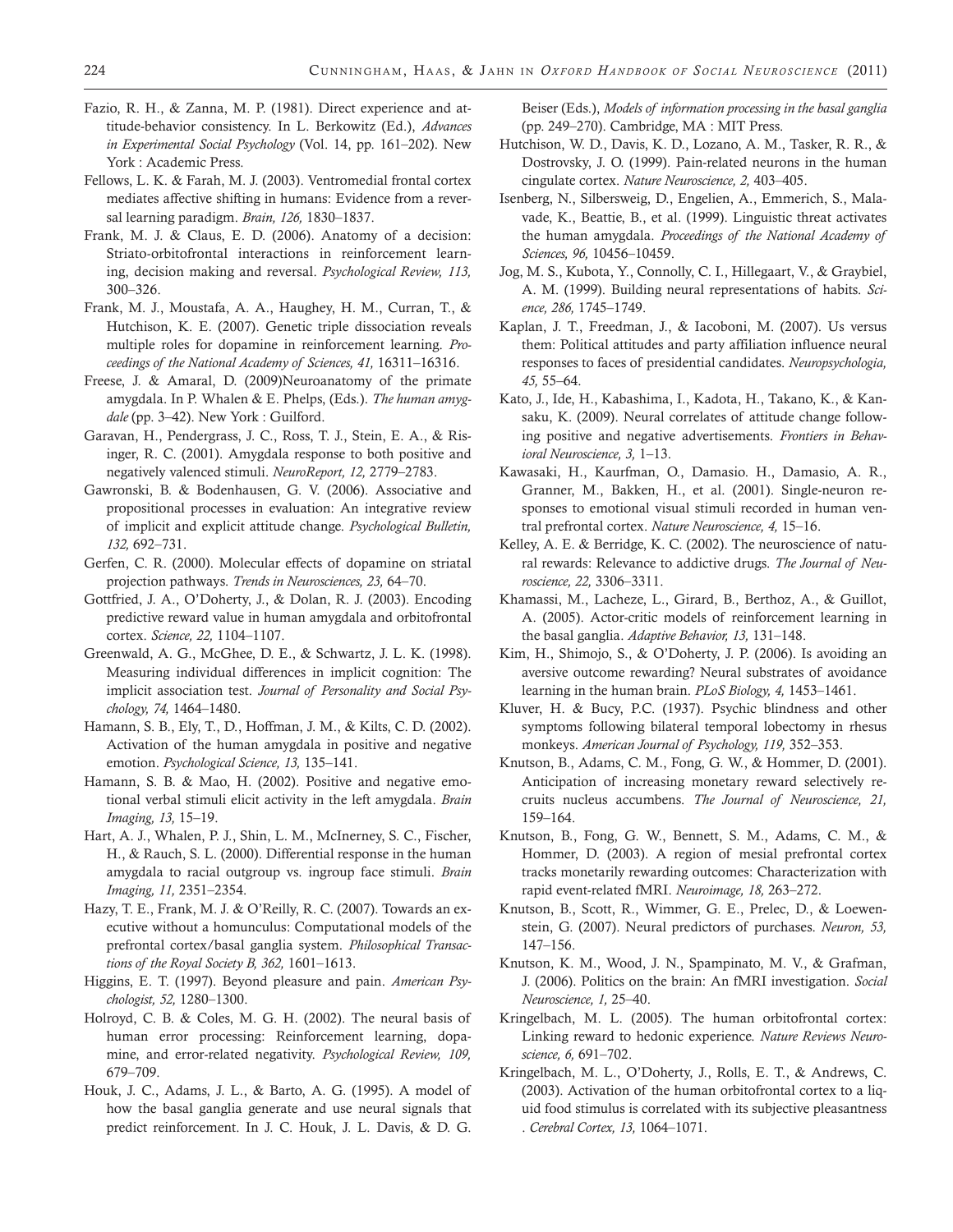- Kringelbach, M. L. & Rolls, E. T. (2003). Neural correlates of rapid reversal learning in a simple model of human social interaction. *NeuroImage, 20,* 1371–1383.
- Kringelbach, M. L. & Rolls, E. T. (2004). The functional neuroanatomy of the human orbitofrontal cortex: Evidence from neuroimaging and neuropsychology. *Progress in Neurobiology, 72,* 341–372.
- LaBar, K. S., Gatenby, C., Gore, J. C., LeDoux, J. E., Phelps, E. A. (1998). Human amygdala activation during conditioned fear acquisition and extinction: A mixed trial fMRI study. *Neuron, 20,* 937–945.
- LaBar, K. S., LeDoux, J. E., Spencer, D. D., & Phelps, E. A. (1995). Impaired fear conditioning following unilateral temporal lobectomy in humans. *Journal of Neuroscience, 15,* 6846–6855.
- Lavine, H. (2001). The electoral consequences of ambivalence toward presidential candidates. *American Journal of Political Science, 45,* 915–929.
- LeDoux, J. E., Cicchetti, P., Xagoraris, A., & Romanski, L. M. (1990). The lateral amygdaloid nucleus: Sensory interface of the amygdala in fear conditioning. *Journal of Neuroscience, 10,* 1062–1069.
- Liberzon, I., Phan, K. L., Decker, L. R., & Taylor, S. F. (2003). Extended amygdala and emotional salience: A PET activation study of positive and negative affect. *Neuropsychopharmacology* , *28,* 726–733.
- Lodge, M. & Taber, C. S. (2005). The automaticity of affect for political leaders, groups, and issues: An experimental test of the hot cognition hypothesis. *Political Psychology, 26,* 455–482.
- MacDonald, A. W., Cohen, J. D., Stenger, V. A., & Carter, C. S. (2000). Dissociating the role of the dorsolateral prefrontal and anterior cingulate cortex in cognitive control. *Science, 288,* 1835–1838.
- Mather, M., Canli, T., English, T., Whitfield, S., Wais, P., Ochsner, K., Gabrieli, J. D. E., & Carstensen, L. L. (2004). Amygdala responses to emotionally valenced stimuli in older and younger adults. *Psychological Science, 15,* 259–263.
- McGraw, K. M., Hasecke, E., & Conger, K. (2003). Ambivalence, uncertainty, and processes of candidate evaluation. *Political Psychology, 24,* 421–448.
- Mitchell, J. P., Macrae, C. N., & Banaji, M. R. (2006). Dissociable medial prefrontal contributions to judgments of similar and dissimilar others. *Neuron, 50,* 655–663.
- Montague, P. & Berns, G. (2002). Neural economics and the biological substrates of valuation. *Neuron, 36,* 265–284.
- Morris, J. S., Frith, C. D., Perrett, D. I., Rowland, D., Young, A. W., Calder, A. J., et al. (1996). A differential neural response in the human amygdala to fearful and happy facial expressions. *Nature, 383,* 812–815.
- Morris, J. S., Ohman, A., & Dolan, R. J. (1998). Conscious and unconscious emotional learning in the amygdala. *Nature, 393,* 467–470.
- Muraven, M., Tice, D. M., Baumeister, R. F. (1998). Self-control as a limited resource. *Journal of Personality and Social Psychology, 74,* 774–789.
- Murray, E. A. (2007). The amygdala, reward and emotion. *TRENDS in Cognitive Sciences, 11,* 489–497.
- Murray, E. A., O'Doherty, J. P., & Schoenbaum, G. (2007). What we know and do not know about the functions of the orbitofrontal cortex after 20 years of cross-species studies. *The Journal of Neuroscience, 271,* 8166–8169.
- Nobre, A., Coull, J., Frith, C., Mesulam, M. (1999). Orbitofrontal cortex is activated during breaches of expectation in tasks of visual attention. *Nature Neuroscience,* 2, 11–12.
- Northoff, G., Richter, A., Gessner, M., Schlagenhauf, F., Fell, J., Baumgart, F., et al. (2000). Functional dissociation between medial and lateral prefrontal cortical spatiotemporal activation in negative and positive emotions: A combined fMRI/ MEG study. *Cerebral Cortex, 10,* 93–107.
- Ochsner, K. N., Bunge, S. A., Gross, J. J., & Gabrieli, J. D. E. (2002). Rethinking feelings: An fMRI study of the cognitive regulation of emotion. *Journal of Cognitive Neuroscience, 14,* 1215–1229.
- Ochsner, K. N., Knierim, K., Ludlow, D. H., Hanelin, J., Ramachandran, T., Glover, G., et al. (2004). Reflecting upon feelings: An fMRI study of neural systems supporting the attribution of emotion to self and other. *Journal of Cognitive Neuroscience, 16,* 1746–1772.
- O'Doherty, J., Critchley, H., Deichmann, R., & Dolan, R. J. (2003). Dissociating valence of outcome from behavioral control in human orbital and ventral prefrontal cortices. *The Journal of Neuroscience, 23,* 7931–7939.
- O'Doherty, J., Dayan, P., Schultz, J., Deichmann, R., Friston, K., & Dolan, R. J. (2004). Dissociable roles of ventral and dorsal striatum in instrumental conditioning. *Science, 16,* 452–454.
- O'Doherty, J., Kringelbach, M. L., Rolls, E. T., Hornak, J., & Andrews, C. (2001). Abstract reward and punishment representations in the human orbitofrontal cortex. *Nature Neuroscience, 4,* 95–102.
- Ohman, A. (2005). The role of the amygdala in human fear: Automatic detection of threat. *Psychoneuroendocrinology, 30,* 953–958.
- Olsson, A., Nearing, K. I., & Phelps, E. A. (2007). Learning fears by observing other: The neural systems of social fear transmission. *Social Cognitive and Affective Neuroscience, 2,* 3–11.
- O'Reilly, R. C., Noelle, D. C., Braver, T. S., & Cohen, J. D. (2002). Prefrontal cortex and dynamic categorization tasks: Representational organization and neuromodulatory control. *Cerebral Cortex, 12,* 246–257.
- Packard, M. G. & McGaugh, J. L. (1996). Inactivation of hippocampus or caudate nucleus with lidocaine differentially affects expression of place and response learning. *Neurobiology of Learning and Memory, 65,* 65–72.
- Padoa-Schioppa, C. & Assad, J. A. (2006). Neurons in the orbitofrontal cortex encode economic value. *Nature, 441,* 223–226.
- Petty, R. E. & Cacioppo, J. T. (1984). The effects of involvement on response to argument quantity and quality: Central and peripheral routes to persuasion. *Journal of Personality and Social Psychology, 46,* 69–81.
- Phelps, E. A., Cannistraci, C. J., & Cunningham, W. A. (2003). Intact performance on an indirect measure of race bias following amygdala damage. *Neuropsychologia, 41,* 203–208.
- Phelps, E. A., O'Connor, K. J., Cunningham, W. A., Funayama, E. S., Gatenby, J. C., Gore, J. C., et al. (2000). Performance